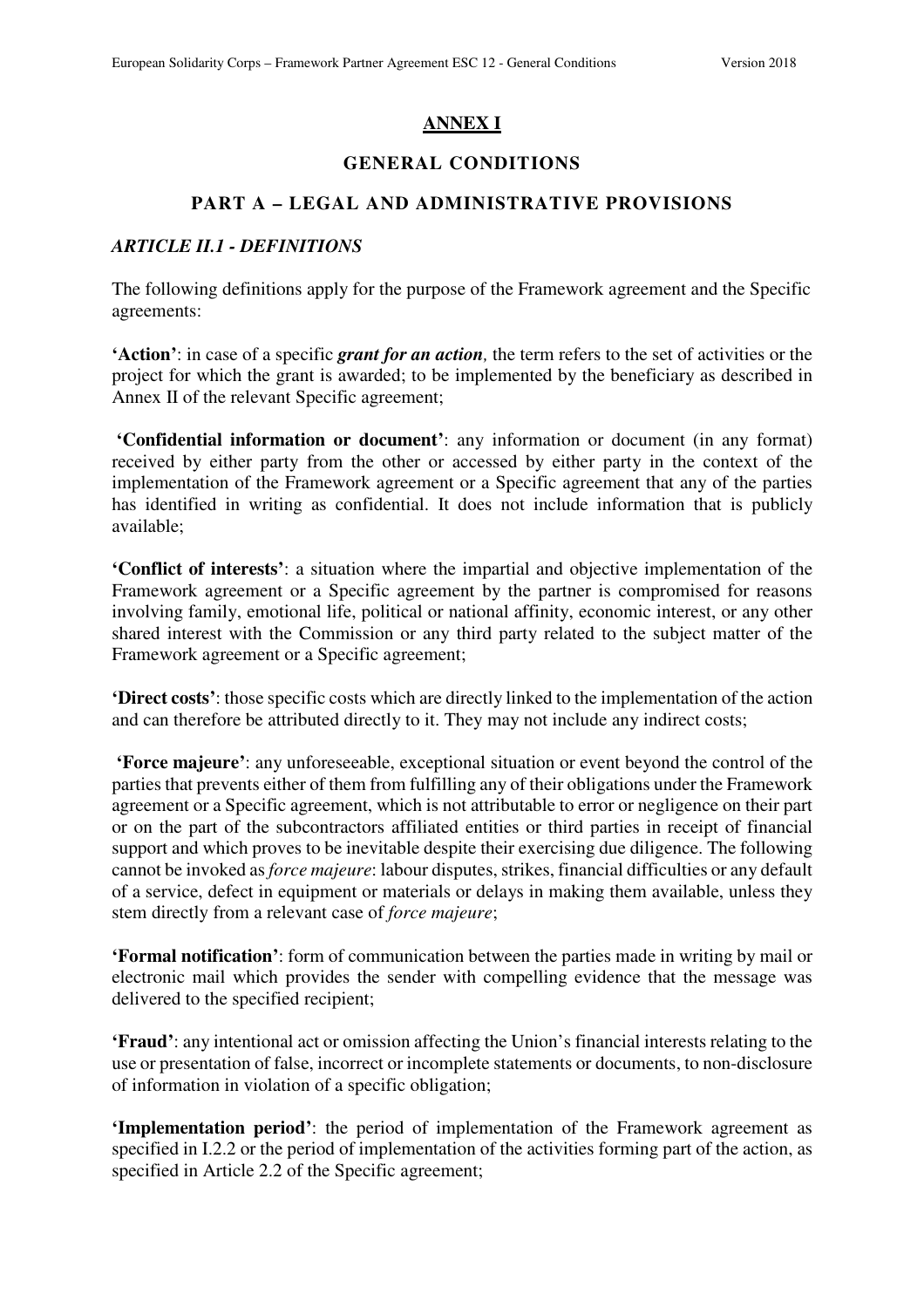**'Indirect costs'**: those costs which are not specific costs directly linked to the implementation of the action and which therefore cannot be attributed directly to it. They may not include any costs identifiable or declared as eligible direct costs;

**'Irregularity'**: any infringement of a provision of Union law resulting from an act or omission by the partner, which has or would have the effect of prejudicing the Union's budget;

**'Maximum amount of the grant'**: the maximum EU contribution to the action, as defined in Article 3.1 of the Specific agreement;

**'Pre-existing material'**: any materials, document, technology or know-how which exists prior to the partner using it for the production of a result in the implementation of the action;

**'Pre-existing right'**: any industrial and intellectual property right on pre-existing material; it may consist in a right of ownership, a licence right and/or a right of use belonging to the partner or any other third parties;

**'Related person**': any person who has the power to represent the partner or to take decisions on its behalf;

**'Starting date'**: the date on which the implementation of the action starts as provided for in Article 2.2 of the Specific agreement;

**'Subcontract'**: a procurement contract within the meaning of Article II.10, which covers the implementation by a third party of tasks forming part of the action as described in Annex II of the Specific agreement;

**'Substantial error'**: any infringement of a provision of the Framework agreement or a Specific agreement resulting from an act or omission, which causes or might cause a loss to the Union's budget.

# *ARTICLE II.2 – GENERAL OBLIGATIONS OF THE PARTNER*

The partner must:

 (a) respect the common general objectives that formed the basis for establishing the partnership, as mentioned in the Preamble and in the Action plan set out in Annex I, and endeavour to achieve in practice those objectives in each action for which a specific grant is awarded;

 (b) maintain relations of mutual co-operation and regular and transparent exchanges of information with the Commission on the implementation and the follow-up to implementation of the Action plan set out in Annex II and of any specific grant awarded by the Commission under the Framework agreement, as well as on other matters of common interest related to the Framework agreement;

 (c) comply with any legal obligations it is bound by under applicable EU, international and national law;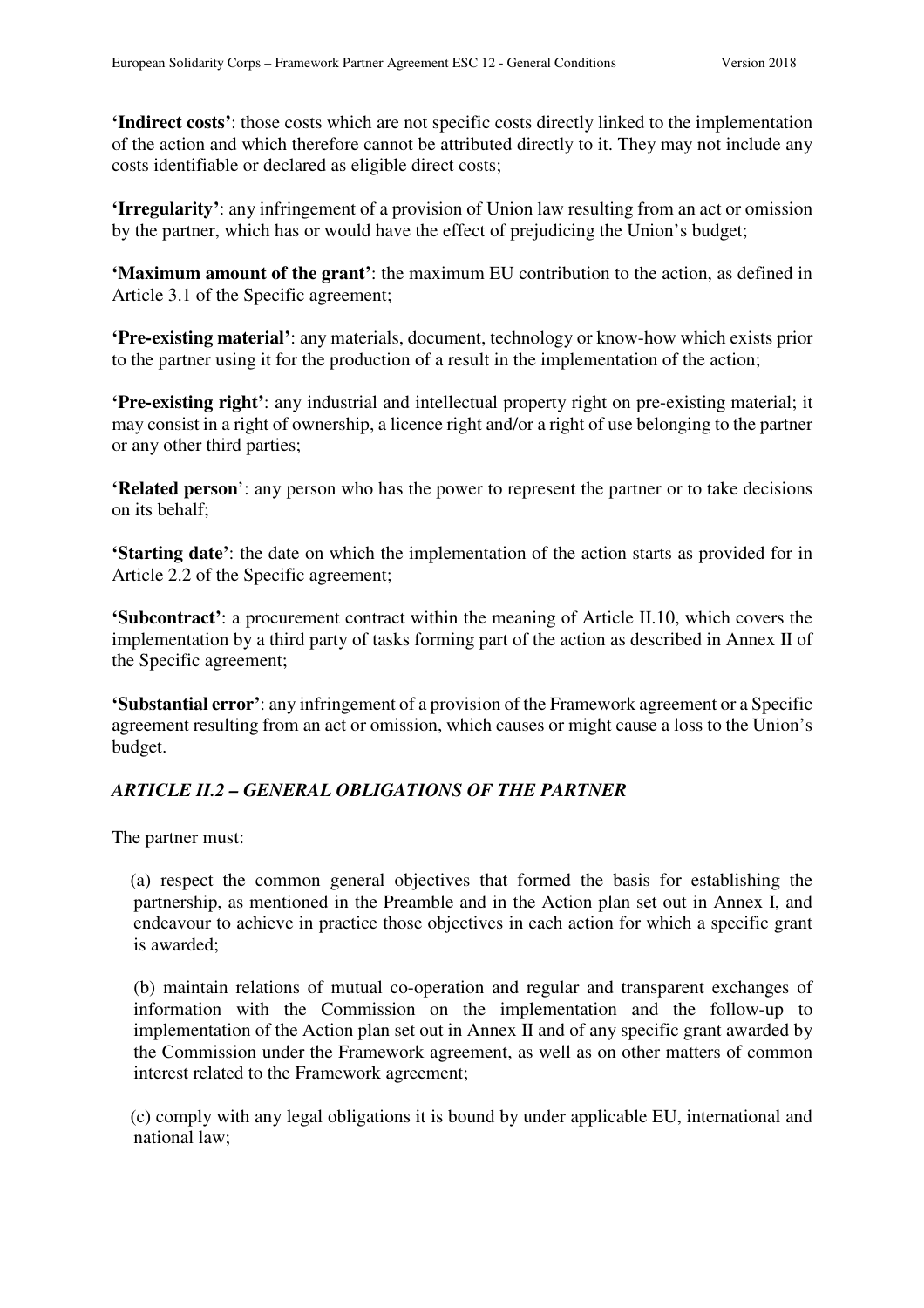(d) carry out the *actions*, for which specific grants were awarded, in accordance with the terms and conditions of the Framework agreement and the Specific agreements;

 (e) inform the Commission immediately of any events or circumstances of which the partner is aware, that are likely to affect or delay the implementation of an action;

(f) inform the Commission immediately:

- (i) of any change in its legal, financial, technical, organisational or ownership situation and of any change in its name, address or legal representative;
- (ii) of any change in the legal, financial, technical, organisational or ownership situation of its affiliated entities and of any change in their name, address or legal representative.

## *ARTICLE II.3 – COMMUNICATIONS BETWEEN THE PARTIES*

### **II.3.1 Form and means of communications**

Any communication relating to the Framework agreement or a Specific agreement or to their implementation must:

- (a) be made in writing (in paper or electronic form);
- (b) bear the number of the agreement concerned; and
- (c) be made using the communication details identified in Article 7 of the Specific agreement.

If a party requests written confirmation of an electronic communication within a reasonable time, the sender must provide an original signed paper version of the communication as soon as possible.

### **II.3.2 Date of communications**

Any communication is considered to have been made when the receiving party receives it, unless the Framework agreement or the Specific agreement states that communication is considered to have been made on the date when the communication was sent.

Email is considered to have been received by the receiving party on the day of dispatch of that e-mail, provided that it is sent to the email address indicated in Article 7 of the Specific agreement. The sending party must be able to prove the date of dispatch. If the sending party receives a non-delivery report, it must make every effort to ensure that the other party actually receives the communication by email or mail. In such a case, the sending party is not held in breach of its obligation to send such communication within a specified deadline.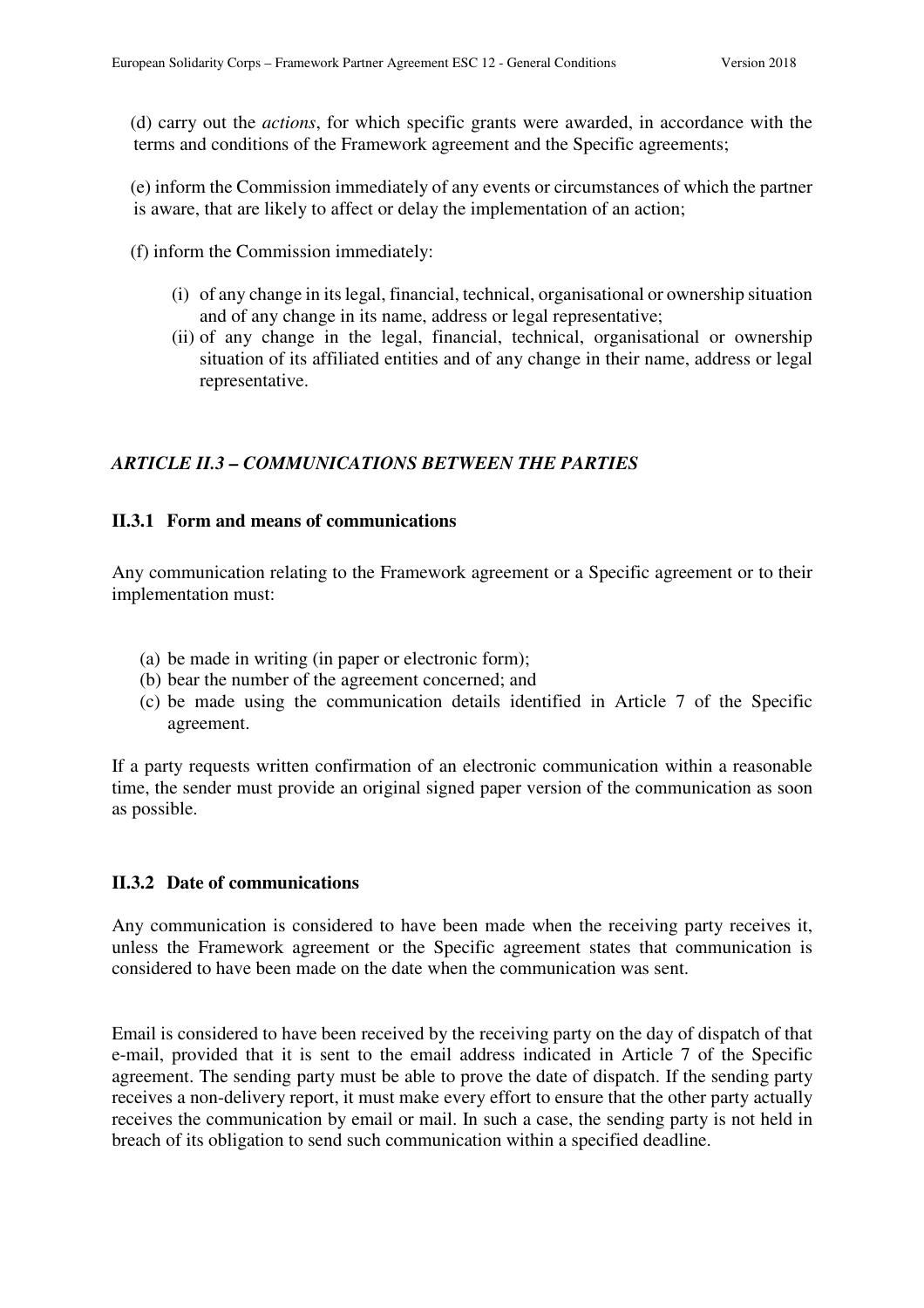Mail sent to the Commission using the postal or courier services is considered to have been received by the Commission on the date on which it is registered by the department identified in Article 7.1 of the Specific agreement.

*Formal notifications* are considered to have been received by the receiving party on the date of receipt indicated in the proof received by the sending party that the message was delivered to the specified recipient.

# *ARTICLE II.4 – LIABILITY FOR DAMAGES*

- **II.4.1** The Commission may not be held liable for any damage caused or sustained by the partner, including any damage caused to third parties as a consequence of or during the implementation of an action.
- **II.4.2** Except in cases of force majeure, the partner must compensate the Commission for any damage it sustains as a result of the implementation of an action or because an action was not implemented in full compliance with the Framework agreement or the Specific agreement.

# *ARTICLE II.5 – CONFLICT OF INTERESTS*

- **II.5.1** The partner must take all necessary measures to prevent any situation of *conflict of interests*.
- **II.5.2** The partner must inform the Commission without delay of any situation constituting or likely to lead to a *conflict of interests*. It must take immediately all the necessary steps to rectify this situation.

The Commission may verify that the measures taken are appropriate and may require additional measures to be taken by a specified deadline.

# *ARTICLE II.6 – CONFIDENTIALITY*

- **II.6.1** During implementation of the *action* and for five years after the payment of the balance, the parties must treat with confidentiality any *confidential information and documents*.
- **II.6.2** The parties may only use *confidential information and documents* for a reason other than to fulfil their obligations under the Framework agreement and the Specific agreement if they have first obtained the prior written agreement of the other party.
- **II.6.3** The confidentiality obligations do not apply if:
	- (a) the disclosing party agrees to release the other party from those obligations;
	- (b) the *confidential information or documents* become public through other means than a breach of the confidentiality obligations;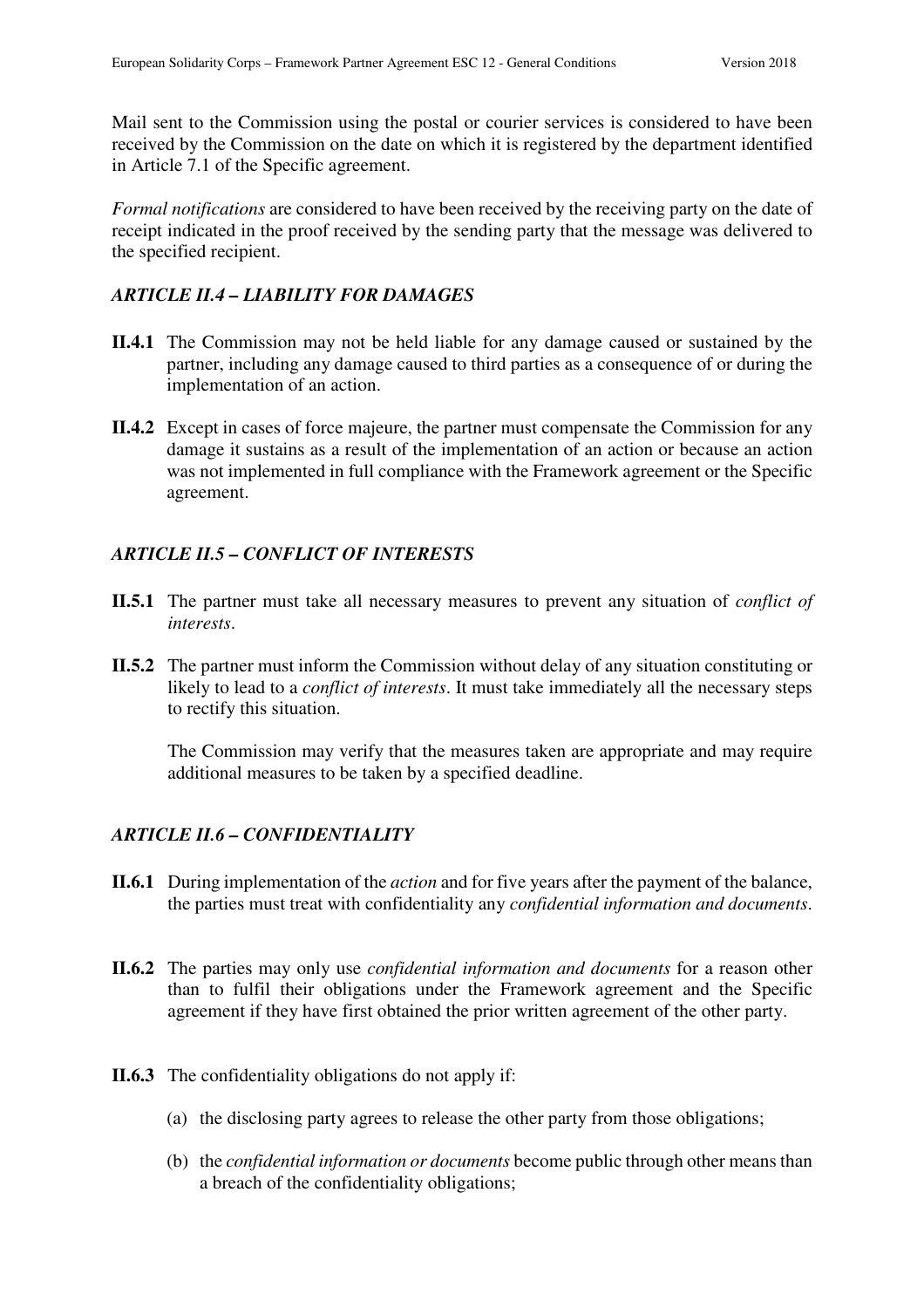(c) the disclosure of the *confidential information or documents* is required by law.

# *ARTICLE II.7 – PROCESSING OF PERSONAL DATA*

#### **II.7.1 Processing of personal data by the Commission**

Any personal data included in the Framework agreement and the Specific agreements must be processed by the Commission in accordance with Regulation (EC) No 2018/1725.<sup>1</sup>

Such data must be processed by the data controller identified in Article I.3 solely for implementing, managing and monitoring the Framework agreement and the Specific agreements or to protect the financial interests of the EU, including checks, audits and investigations in accordance with Article II.27.

The partner has the right to access and correct its own personal data. For this purpose, it must send any queries about the processing of its personal data to the data controller identified in Article I.3.

The partner may have recourse at any time to the European Data Protection Supervisor.

#### **II.7.2 Processing of personal data by the partner**

 $\overline{a}$ 

The partner must process personal data under the Framework agreement and the Specific agreements in compliance with applicable EU and national law on data protection (including authorisations or notification requirements).

The partner may grant its personnel access only to data that is strictly necessary for implementing, managing and monitoring the Framework agreement and the Specific agreements.

The partner must adopt appropriate technical and organisational security measures having regard to the risks inherent in the processing and to the nature of the personal data concerned. This is in order to:

- (a) prevent any unauthorised person from gaining access to computer systems processing personal data, and especially:
	- (i) unauthorised reading, copying, alteration or removal of storage media;
	- (ii) unauthorised data input as well as any unauthorised disclosure, alteration or erasure of stored personal data;

<sup>&</sup>lt;sup>1</sup> Regulation (EU) 2018/1725 of the European Parliament and of the Council of 23 October 2018 on the protection of natural persons with regard to the processing of personal data by the Union institutions, bodies, offices and agencies and on the free movement of such data, and repealing Regulation (EC) No 45/2001 and Decision No 1247/2002/EC.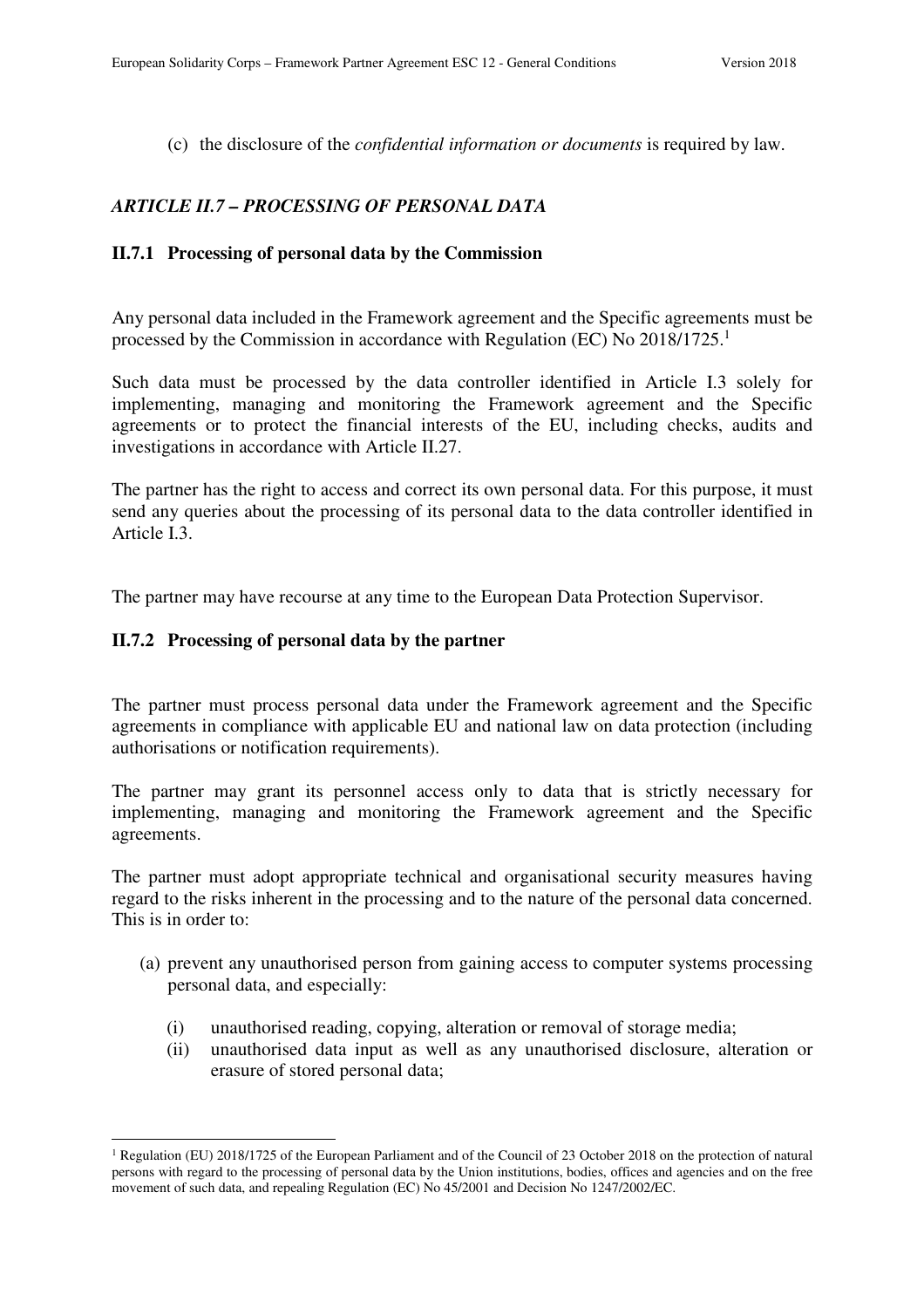- (iii) unauthorised use of data processing systems by means of data transmission facilities;
- (b) ensure that authorised users of a data processing system can access only the personal data to which their access right refers;
- (c) record which personal data have been communicated, when and to whom;
- (d) ensure that personal data processed on behalf of third parties can be processed only in the manner prescribed by the Commission;
- (e) ensure that, during communication of personal data and transport of storage media, the data cannot be read, copied or erased without authorisation;
- (f) design its organisational structure in such a way that it meets data protection requirements.

### *ARTICLE II.8 – VISIBILITY OF UNION FUNDING*

#### **II.8.1 Information on Union funding and use of the European Union emblem**

Unless the Commission requests or agrees otherwise, any communication or publication made by the partner that relates to an action, including at conferences, seminars or in any information or promotional materials (such as brochures, leaflets, posters, presentations, in electronic form etc.), must

- (a) indicate that the *action* has received funding from the Union; and
- (b) display the European Union emblem.

When displayed in association with another logo, the European Union emblem must have appropriate prominence.

The obligation to display the European Union emblem does not confer on the partner a right of exclusive use. The partner may not appropriate the European Union emblem or any similar trademark or logo, either by registration or by any other means.

For the purposes of the first, second and third subparagraphs and under the conditions specified therein, the partner may use the European Union emblem without first obtaining permission from the Commission.

#### **II.8.2 Disclaimers excluding Commission responsibility**

Any communication or publication that relates to an *action*, made by the partner in any form and using any means, must indicate:

- (a) that it reflects only the author's view; and
- (b) that the Commission is not responsible for any use that may be made of the information it contains.

# *ARTICLE II.9 – PRE-EXISTING RIGHTS AND OWNERSHIP AND USE OF THE RESULTS (INCLUDING INTELLECTUAL AND INDUSTRIAL PROPERTY RIGHTS)*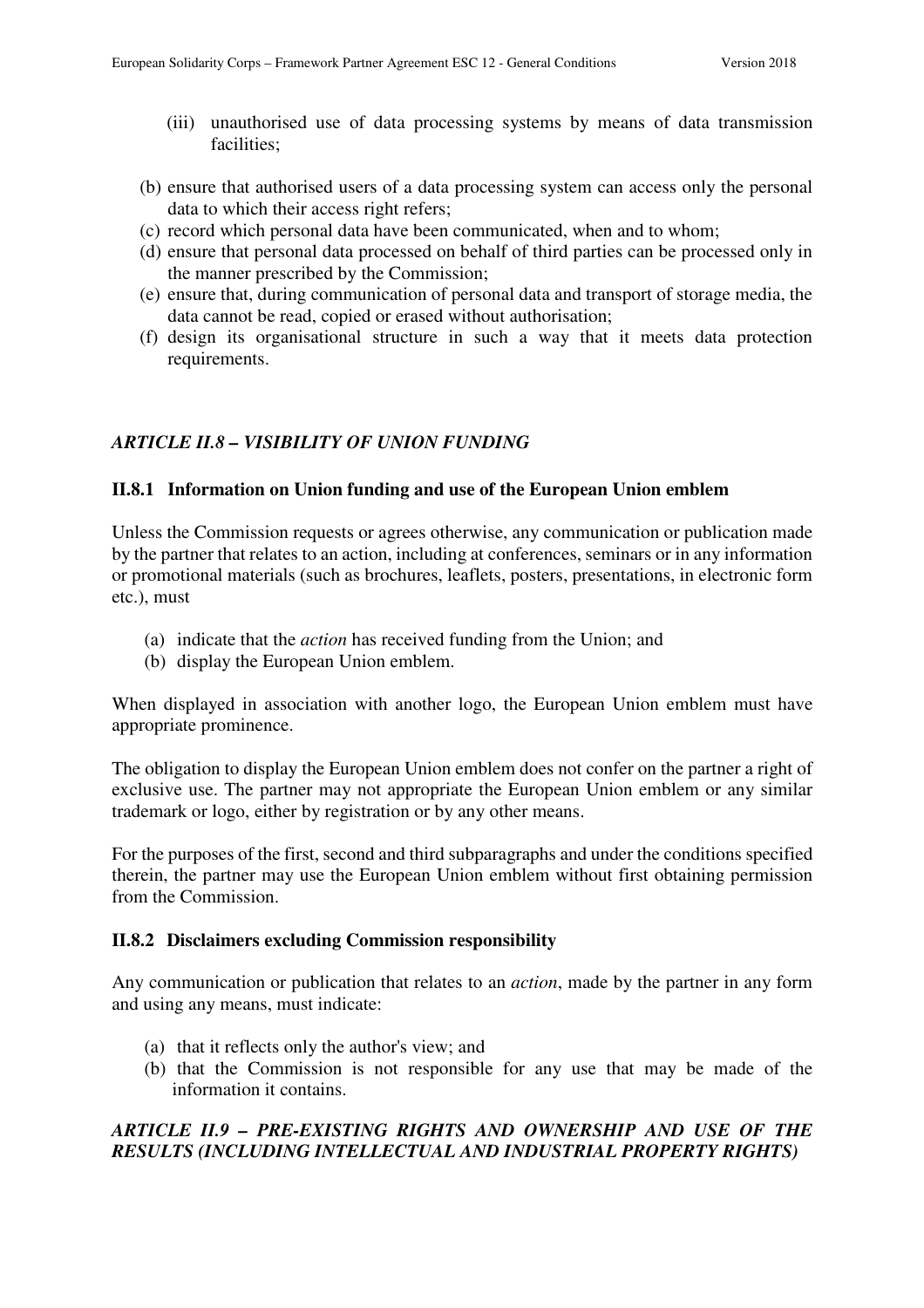#### **II.9.1 Ownership of the results by the partner**

The partner retains ownership of the results of the *action*, including industrial and intellectual property rights, and of the reports and other documents relating to it, unless stipulated otherwise in the Specific agreement.

#### **II.9.2 Pre-existing rights**

If the Commission sends the partner a written request specifying which of the results it intends to use, the partner must:

- (a) establish a list specifying all *pre-existing rights* included in those results; and
- (b) provide this list to the Commission at the latest with the request for payment of the balance.

The partner must ensure that it or its affiliated entities have all the rights to use any *pre-existing rights* during the implementation of the Specific agreement

#### **II.9.3 Rights of use of the results and of pre-existing rights by the Union**

The partner grants the Union the following rights to use the results of an *action*:

- (a) for its own purposes and in particular to make available to persons working for the Commission, other Union institutions, agencies and bodies and to Member States' institutions, as well as to copy and reproduce in whole or in part and in an unlimited number of copies;
- (b) reproduction: the right to authorise direct or indirect, temporary or permanent reproduction of the results by any means (mechanical, digital or other) and in any form, in whole or in part;
- (c) communication to the public: the right to authorise any display performance or communication to the public, by wire or wireless means, including making the results available to the public in such a way that members of the public may access them from a place and at a time individually chosen by them; this right also includes communication and broadcasting by cable or by satellite;
- (d) distribution: the right to authorise any form of distribution of results or copies of the results to the public;
- (e) adaptation: the right to modify the results;
- (f) translation;
- (g) the right to store and archive the results in line with the document management rules applicable to the Commission, including digitisation or converting the format for preservation or new use purposes;
- (h) where the results are documents, the right to authorise the reuse of the documents in conformity with Commission Decision 2011/833/EU of 12 December 2011 on the reuse of Commission documents if that Decision is applicable and if the documents fall within its scope and are not excluded by any of its provisions. For the sake of this provision, the terms 'reuse' and 'document' have the meanings given to them by Decision 2011/833/EU.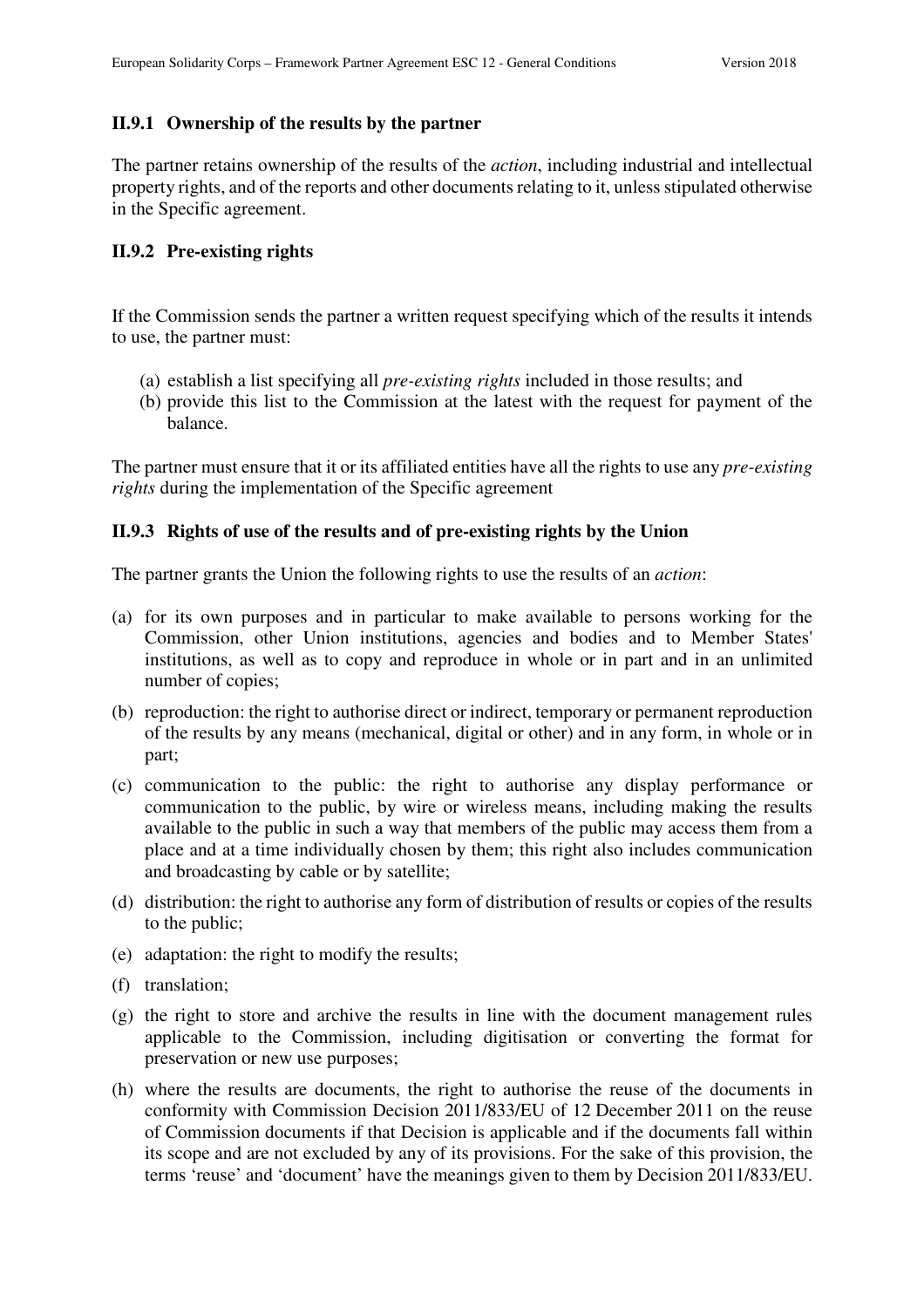The above rights of use may be further specified in the Specific agreement.

Additional rights of use for the Union may be provided for in the Specific agreement.

The partner must ensure that the Union has the right to use any *pre-existing rights* included in the results of an *action*. The *pre-existing rights* must be used for the same purposes and under the same conditions as applicable to the rights of use of the results of the *action,* unless specified otherwise in the Specific agreement.

Information about the copyright owner must be inserted in cases where the result is divulged by the Union. The copyright information must read:  $\degree$   $\degree$   $\degree$   $\degree$   $\degree$   $\degree$   $\degree$  annes of the copyright owner. All rights reserved. Licenced to the European Union under conditions.'.

If the partner grants rights of use to the Commission, this does not affect its confidentiality obligations under Article II.6 or the partner's obligations under Article II.2.

# *ARTICLE II.10 – AWARD OF CONTRACTS NECESSARY FOR THE IMPLEMENTATION OF AN ACTION*

**II.10.1** If the implementation of an *action* requires the partner to procure goods, works or services, it must award the contract to the tender offering best value for money or, as appropriate, to the tender offering the lowest price. In doing so, it must avoid any *conflict of interests*.

 The partner must ensure that Article II.27 is also applicable to the partners' contractors, in particular that the Commission, the European Court of Auditors and the European Anti-Fraud Office (OLAF) can exercise their rights under Article II.27 towards the contractors.

**II.10.2** The partner that is a "contracting authority" within the meaning of Directive  $2014/24/EU<sup>2</sup>$  or "contracting authority" within the meaning of Directive  $2014/25/EU<sup>3</sup>$ must comply with the applicable national public procurement rules.

The partner must ensure that the conditions applicable to it under Articles II.4, II.5, II.6 and II.9 are also applicable to the contractor.

- **II.10.3** The partner remains solely responsible for carrying out the *action* concerned and for compliance with the Framework agreement and the Specific agreement.
- **II.10.4** If the partner breaches its obligations under Article II.10.1 the costs related to the contract concerned are considered ineligible in accordance with Article II.19.2 (c), (d) and (e).

 $\overline{a}$ 

<sup>&</sup>lt;sup>2</sup> Directive 2014/24/EU of the European Parliament and of the Council of 26 February 2014 on public procurement and repealing Directive 2004/18/EC

<sup>&</sup>lt;sup>3</sup> Directive 2014/25/EU of the European Parliament and of the Council of 26 February 2014 on procurement by entities operating in the water, energy, transport and postal services sectors and repealing Directive 2004/17/EC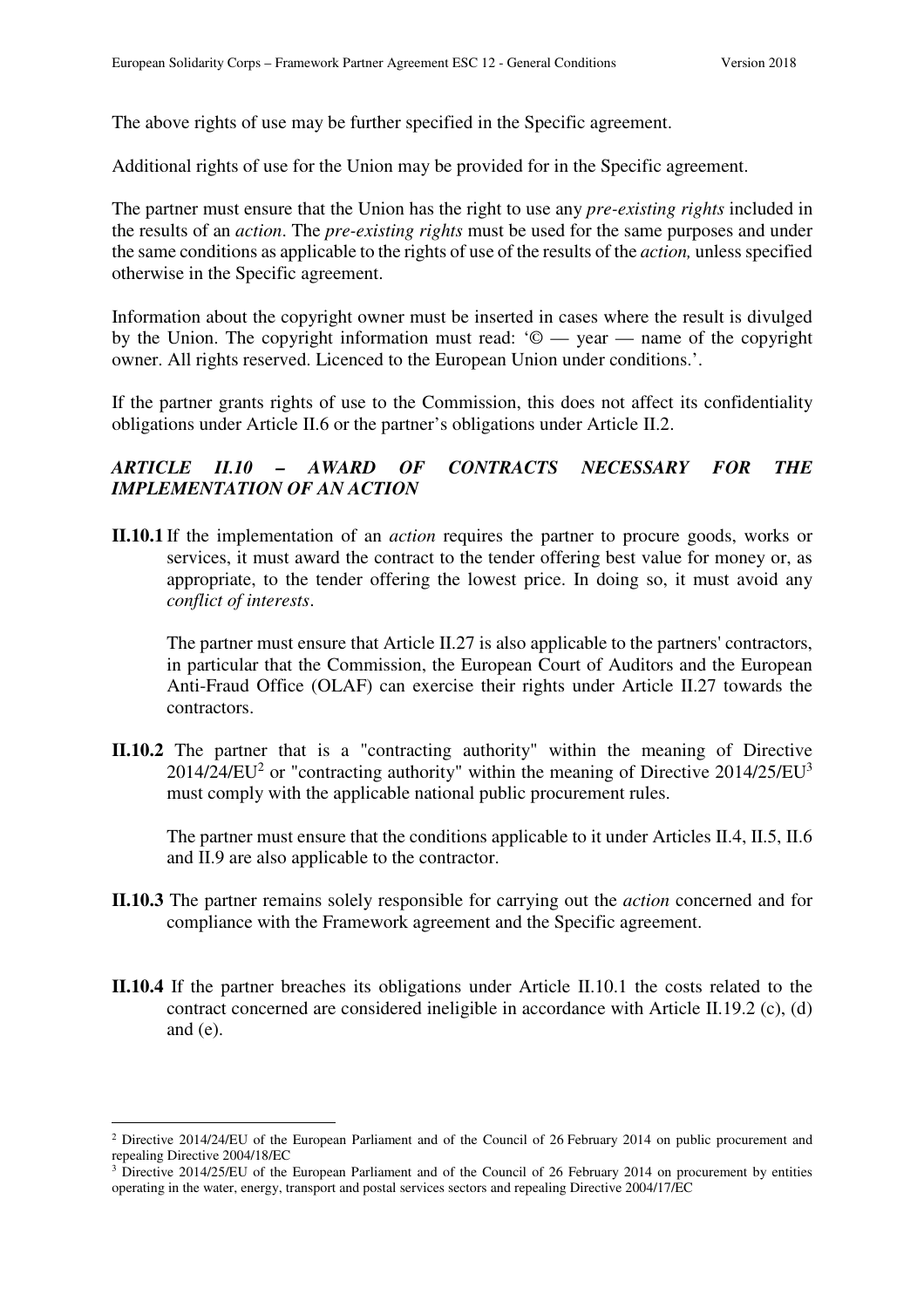If the partner breaches its obligations under Article II.10.2 the grant may be reduced in accordance with Article II.25.4.

### *ARTICLE II.11 – SUBCONTRACTING OF TASKS FORMING PART OF AN ACTION*

- **II.11.1** The partner may subcontract tasks forming part of an *action*. If it does so, it must ensure that, in addition to the conditions specified in Article II.10, the following conditions are also complied with:
	- (a) subcontracting does not cover core tasks of the *action*;
	- (b) recourse to subcontracting is justified because of the nature of the *action* and what is necessary for its implementation;
	- (c) the estimated costs of the subcontracting are clearly identifiable in the estimated budget set out in Annex II of the Specific agreement;
	- (d) any recourse to subcontracting, if not provided for in Annex II of the Specific agreement, is communicated by the partner and approved by the Commission. The Commission may grant approval:
		- (i) before any recourse to subcontracting, if the partner requests an amendment as provided for in Article II.13; or
		- (ii) after recourse to subcontracting if the subcontracting:

- is specifically justified in the interim or final technical report referred to in Articles 4.3 and 4.4 of the Specific agreement; and

- does not entail changes to the Framework agreement or the Specific agreement which would call into question the decision to establish the framework partnership or to award the specific grant or which would be contrary to the equal treatment of applicants;

- (e) the partner ensures that the conditions applicable to it under Article II.8 are also applicable to the subcontractors.
- **II.11.2** If the partner breaches its obligations under Article II.11.1 (a), (b), (c) or (d), the costs related to the contract concerned are considered ineligible in accordance with Article II.19.2 (f).

If the partner breaches its obligation under Article II.11.1 (e) the grant may be reduced in accordance with Article II.25.4.

# *ARTICLE II.12 - FINANCIAL SUPPORT TO THIRD PARTIES*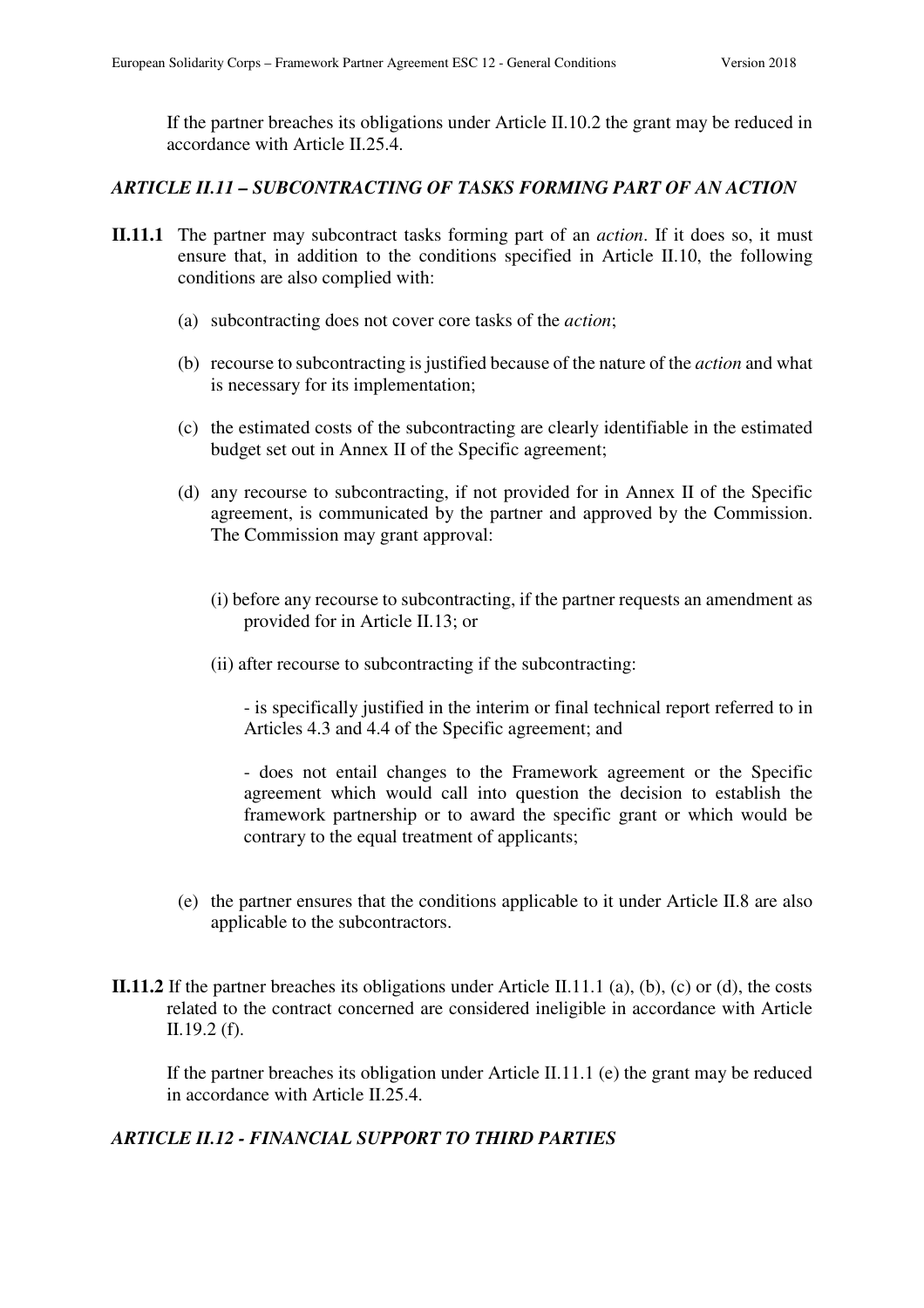- **II.12.1** If, while implementing an *action* the partner has to give financial support to third parties, the partner must give such financial support in accordance with the conditions specified in Annex II of the Specific agreement. Under those conditions, the following information must be stated at least:
	- (a) the maximum amount of financial support. This amount may not exceed EUR 60 000 for each third party except if the financial support is the primary aim of the *action* as specified in Annex II of the Specific agreement;
	- (b) the criteria for determining the exact amount of the financial support;
	- (c) the different types of activity that may receive financial support, on the basis of a fixed list;
	- (d) the persons or categories of persons which may receive financial support;
	- (e) the criteria for giving the financial support.
- **II.12.2** As an exception to Article II.12.1, if the financial support takes the form of a prize, the partner must give such financial support in accordance with the conditions specified in Annex II of the Specific agreement. Under those conditions, the following information must at least be stated:
	- (a) the conditions for participation;
	- (b) the award criteria;
	- (c) the amount of the prize;
	- (d) the payment arrangements.
- **II.12.3** The partner must ensure that the conditions applicable to it under Articles II.4, II.5, II.6, II.8, II.9 and II.27 are also applicable to the third parties receiving financial support.

# *ARTICLE II.13 – AMENDMENTS TO THE FRAMEWORK AGREEMENT AND THE SPECIFIC AGREEMENTS*

- **II.13.1** Any amendment to the Framework agreement or a Specific agreement must be made in writing.
- **II.13.2** An amendment may not have the purpose or the effect of making changes to the Framework agreement or a Specific agreement which would call into question the decision to establish the framework partnership or to award the specific grant or which would be contrary to the equal treatment of applicants.
- **II.13.3** Any request for amendment must:
	- a) be duly justified;
	- b) be accompanied by appropriate supporting documents; and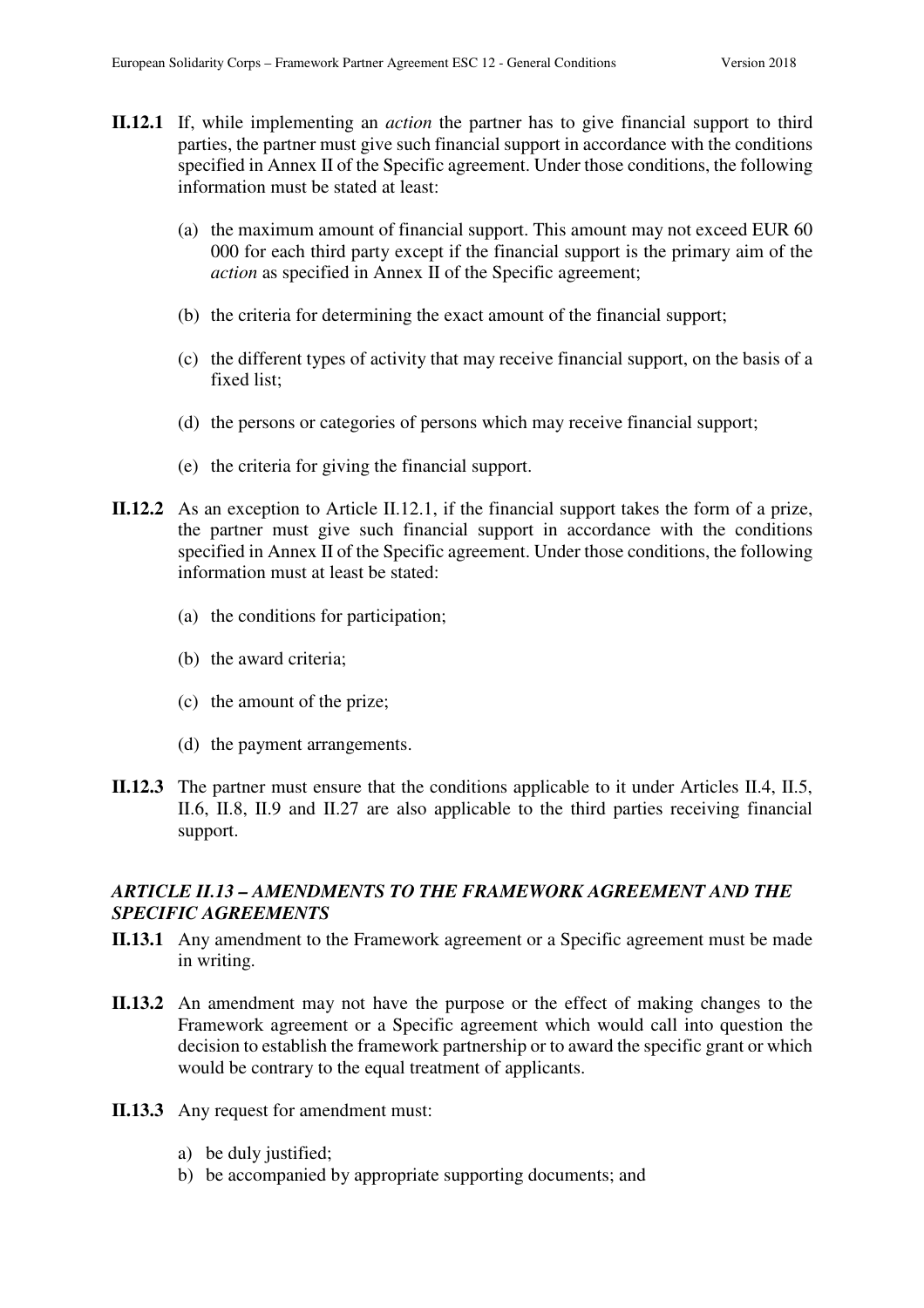c) be sent to the other party in due time before it is due to take effect, and in any case one month before the end of the *implementation period* of the Framework agreement or the Specific agreement.

Point (c) does not apply in cases duly substantiated by the party requesting the amendment if the other party agrees.

- **II.13.4** In case of a specific operating grant the *implementation period* set out in Article 2.2 of the Specific agreement may not be extended via amendments.
- **II.13.5** Amendments enter into force on the date on which the last party signs or on the date of approval of the request for amendment.

Amendments take effect on a date agreed by the parties or, in the absence of such an agreed date, on the date on which the amendment enters into force.

## *ARTICLE II.14 – ASSIGNMENT OF CLAIMS FOR PAYMENTS TO THIRD PARTIES*

**II.14.1** The partner may not assign any of its claims for payment against the Commission to any third party, except if approved by the Commission on the basis of a reasoned written request by the partner.

If the Commission does not accept the assignment or the terms of it are not complied with, the assignment has no effect on it.

**II.14.2** In no circumstances may an assignment release the partner from its obligations towards the Commission.

# *ARTICLE II.15 – FORCE MAJEURE*

- **II.15.1** A party faced with *force majeure* must send a *formal notification* to the other party without delay, stating the nature of the situation or of the event, its likely duration and foreseeable effects.
- **II.15.2** The parties must take the necessary measures to limit any damage due to *force majeure.* They must do their best to resume the implementation of the *action* as soon as possible.
- **II.15.3** The party faced with *force majeure* may not be considered in breach of its obligations under the Framework agreement or a Specific agreement if it has been prevented from fulfilling them by *force majeure*.

### *ARTICLE II.16 – SUSPENSION OF THE IMPLEMENTATION*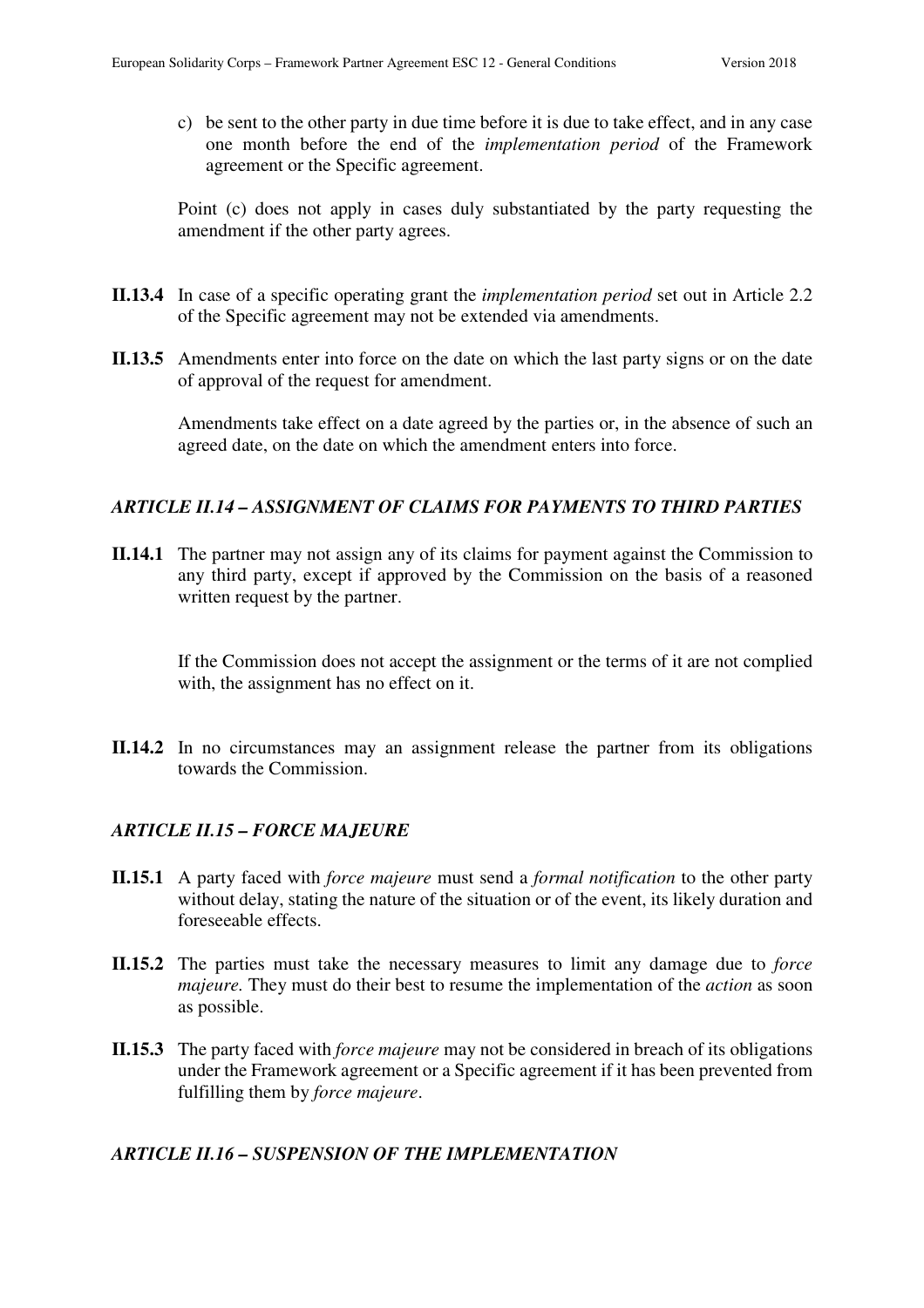# **II.16.1 Suspension of the implementation of an** *action* **by the partner**

The partner may suspend the implementation of an *action* or any part of it, if exceptional circumstances make such implementation impossible or excessively difficult, in particular in the event of *force majeure*.

The partner must immediately inform the Commission stating:

- (a) the reasons for suspension, including details about the date or period when the exceptional circumstances occurred; and
- (b) the expected date of resumption.

Once the circumstances allow the partner to resume implementing the *action*, the partner must inform the Commission immediately and present a request for amendment of the Framework agreement or a Specific agreement as provided for in Article II.16.3. This obligation does not apply if the Framework agreement or Specific agreement is terminated in accordance with Article II.17.1 or points (b) or (c) of Article II.17.2.2.

## **II.16.2 Suspension of implementation by the Commission**

## **II.16.2.1 Grounds for suspension**

The Commission may suspend the implementation of an *action* or any part thereof or the implementation of the Framework agreement:

- (a) if the Commission has evidence that the partner has committed *substantial errors*, *irregularities* or *fraud* in the award procedure or while implementing the Framework agreement or the Specific agreement or if the partner fails to comply with its obligations under those agreements;
- (b) if the Commission has evidence that the partner has committed systemic or recurrent errors, *irregularities*, *fraud* or serious breach of obligations in other grants funded by the Union or the European Atomic Energy Community ("Euratom") awarded to the partner under similar conditions, and the errors, *irregularities*, *fraud* or breach have a material impact on one or more specific grants awarded under the Framework agreement; or
- (c) if the Commission suspects *substantial errors*, *irregularities*, *fraud* or breach of obligations committed by the partner in the award procedure or while implementing the Framework agreement or the Specific agreement and needs to verify whether they have actually occurred.

The implementation of each action for which a specific grant has been awarded is deemed automatically suspended from the date on which the suspension of the implementation of the Framework agreement takes effect.

### **II.16.2.2 Procedure for suspension**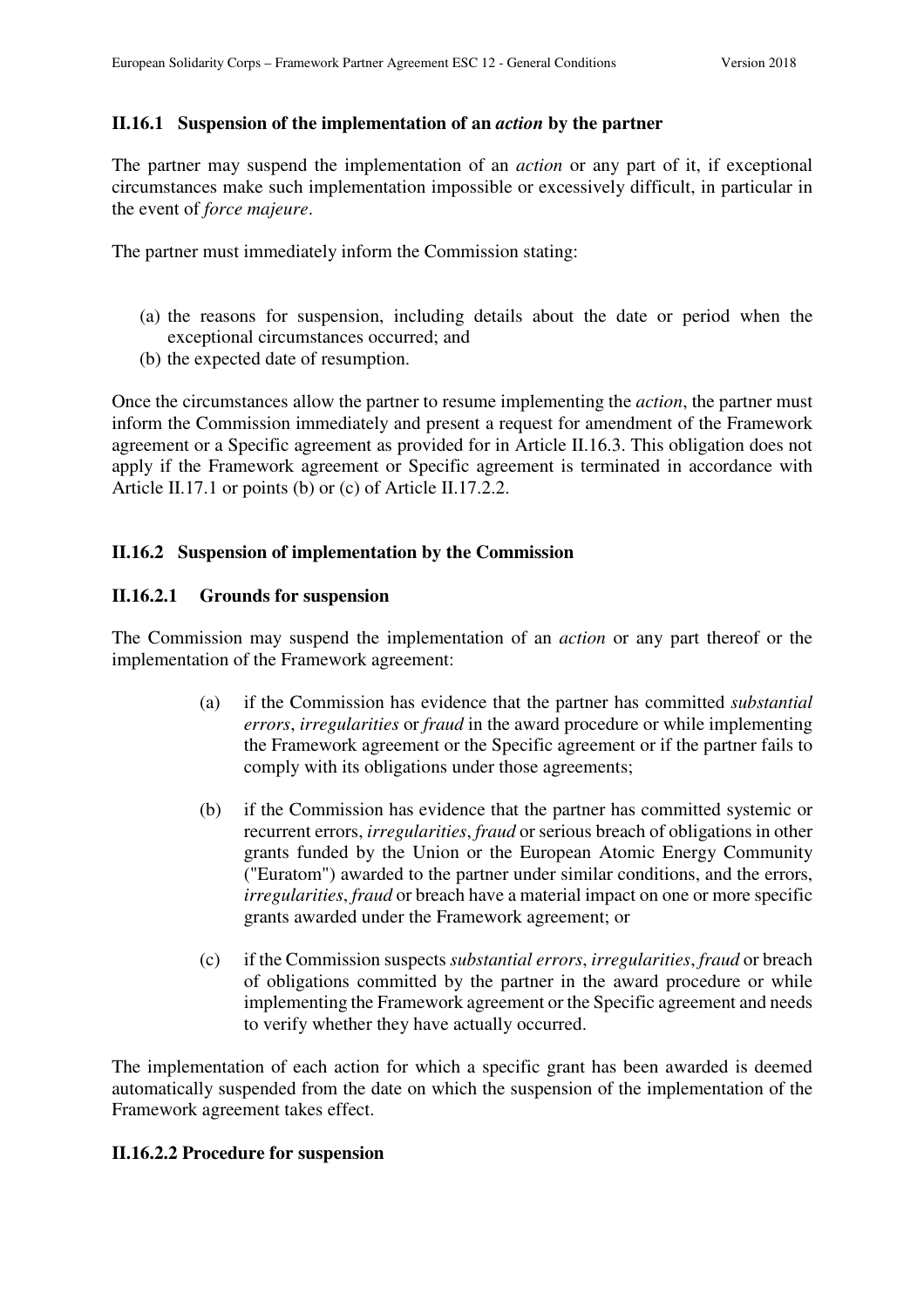**Step 1** — Before suspending implementation of an *action*, the Commission must send a *formal notification* to the partner:

- (a) informing it of:
	- (i) its intention to suspend the implementation;
	- (ii) the reasons for suspension;
	- (iii) the necessary conditions for resuming the implementation of the Framework agreement or of the *action* in the cases referred to in points (a) and (b) of Article II.16.2.1; and
- (b) inviting it to submit observations within 30 calendar days of receiving the formal notification.

**Step 2** — If the Commission does not receive observations or decides to pursue the procedure despite the observations it has received, it must send a *formal notification* to the partner informing it of:

- (a) the suspension of the implementation;
- (b) the reasons for suspension; and
- (c) the final conditions for resuming the implementation of the Framework agreement or of the *action* in the cases referred to in points (a) and (b) of Article II.16.2.1; or
- (d) the indicative date of completion of the necessary verification in the case referred to in point (c) of Article II.16.2.1.

The suspension takes effect on the day the *formal notification* is received by the partner or on a later date specified in the *formal notification*.

Otherwise, the Commission must send a *formal notification* to the partner informing it that it is not continuing the suspension procedure.

### **II.16.2.3 Resuming implementation**

In order to resume the implementation, the partner must meet the notified conditions as soon as possible and must inform the Commission of any progress made.

If the conditions for resuming the implementation of the Framework agreement or the Specific agreements are met or the necessary verifications are carried out, the Commission must send a *formal notification* to the partner:

- (a) informing it that the conditions for lifting the suspension are met; and
- (b) requiring it to present a request for amendment of the agreement concerned as provided for in Article II.16.3. This obligation does not apply if the Framework agreement or the Specific agreement is terminated in accordance with Articles II.17.1 or points (b), (f) or (g) of Article II.17.2.2.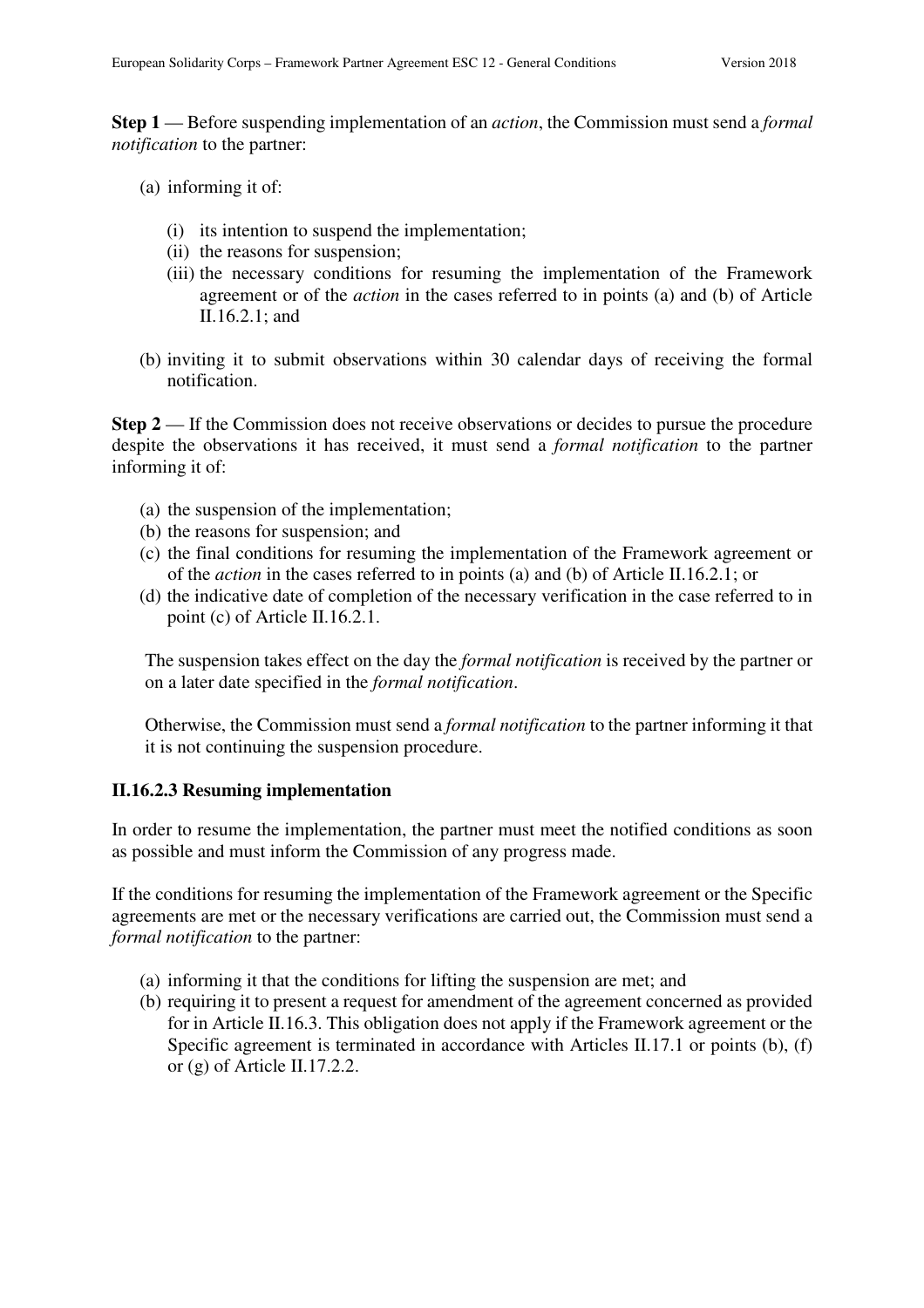#### **II.16.3 Effects of the suspension**

**II.16.3.1** If the Framework agreement is not terminated, it may be adapted to the new implementing conditions in accordance with Article II.13.

> The suspension of the implementation of the Framework agreement and of all automatically suspended actions in accordance with the last subparagraph of Article II.16.2.1 is deemed lifted as from the date of the notification by the Commission referred to in point (a) of Article II.16.2.3. In this case Article II.16.3.2 does not apply.

- **II.16.3.2** If the implementation of the suspended *action* can be resumed and the Specific agreement has not been terminated, an amendment to the Specific agreement must be made in accordance with Article II.13 in order to:
	- (a) set the date on which the *action* is to be resumed;
	- (b) extend the duration of the *action*; and
	- (c) make other changes necessary to adapt the *action* to the new situation.

The suspension is lifted with effect from the resumption date set out in the amendment. This date may be before the date on which the amendment enters into force.

**II.16.3.3** Costs incurred during the period of suspension that relate to the implementation of the suspended *action* or the suspended part of it may not be reimbursed or covered by the grant.

> Suspending implementation of an *action* or implementation of the Framework agreement does not affect the Commission's right to terminate the concerned agreement in accordance with Article II.17.2, reduce the grant or recover amounts unduly paid in accordance with Articles II.25.4 and II.26.

Neither party may claim damages due to suspension by the other party.

# *ARTICLE II.17 – TERMINATION OF THE FRAMEWORK AGREEMENT AND THE SPECIFIC AGREEMENTS*

### **II.17.1 Termination of the Framework agreement or a Specific agreement by the partner**

#### **II.17.1.1 Termination of the Framework agreement**

The partner may terminate the Framework agreement without specifying the reasons for termination.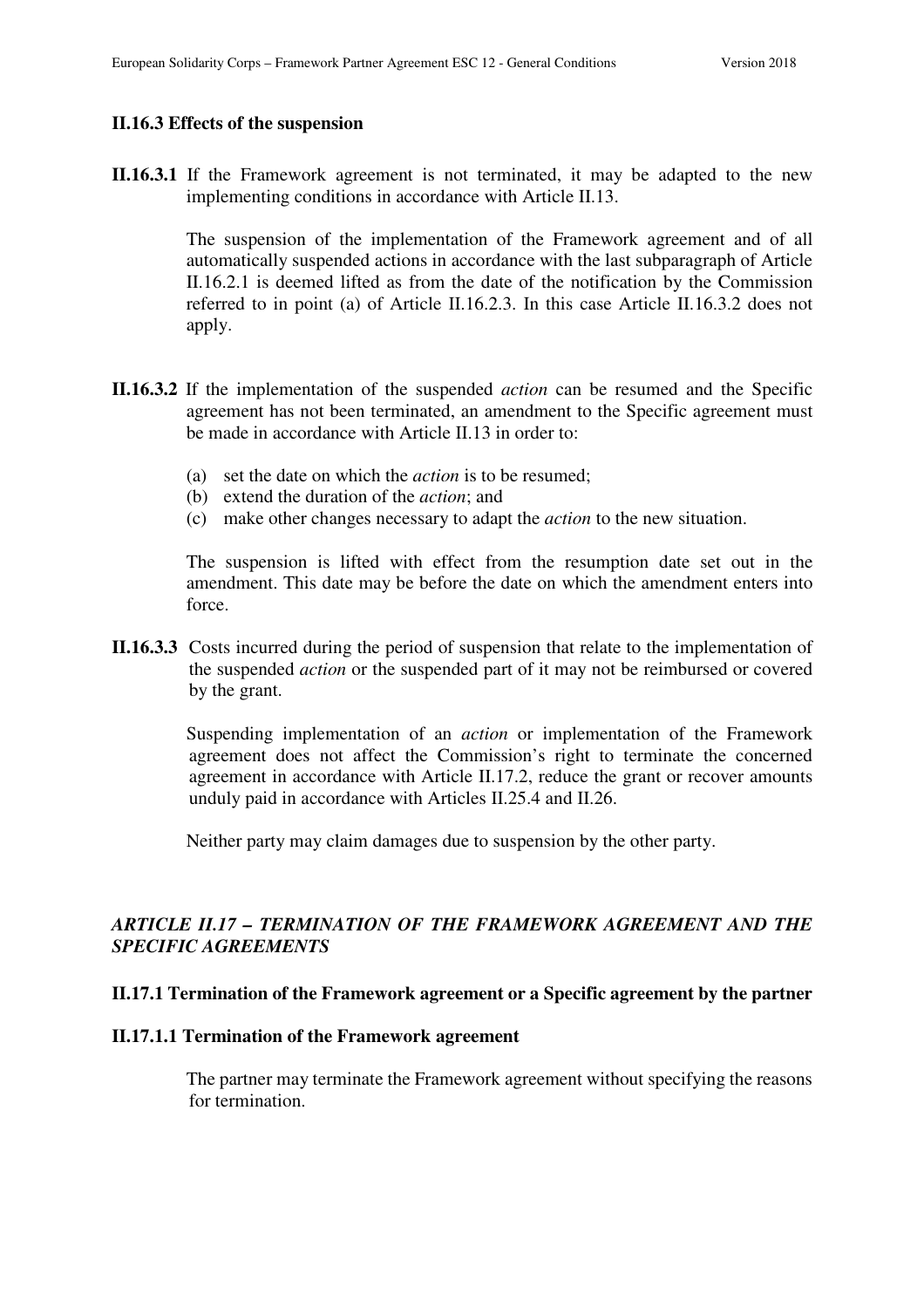The partner must send a *formal notification* of termination to the Commission stating the date on which the termination takes effect. This date must be set after the *formal notification*.

#### **II.17.1.2 Termination of a Specific agreement**

The partner may terminate a Specific agreement.

The partner must send a *formal notification* of termination to the Commission, stating:

(a) the reasons for termination; and

(b) the date on which the termination takes effect. This date must be set after the *formal notification.*

If the partner does not state the reasons for the termination or if the Commission considers that the reasons do not justify termination, the Specific agreement is considered to have been terminated improperly.

The termination takes effect on the day specified in the *formal notification*.

### **II.17.2 Termination of the Framework agreement or a Specific agreement by the Commission**

#### **II.17.2.1 Termination of the Framework agreement**

The Commission may terminate the Framework agreement without specifying the reasons for termination.

 The Commission must send a *formal notification* of termination to the partner specifying the date on which the termination takes effect. The notification must be sent before the termination is due to take effect.

### **II.17.2.2 Termination of the Framework agreement or a Specific agreement based on explicit** g**rounds**

The Commission may terminate the Framework agreement or a Specific agreement if:

- (a) a change to the partner's legal, financial, technical, organisational or ownership situation is likely to affect the implementation of the Framework agreement or the Specific agreement substantially or calls into question the Commission's decision to establish the framework partnership or to award the specific grant;
- (b) the partner does not implement an *action* as described in Annex II of the Specific agreement or fails to comply with another substantial obligation incumbent on it under the Framework agreement or the Specific agreement;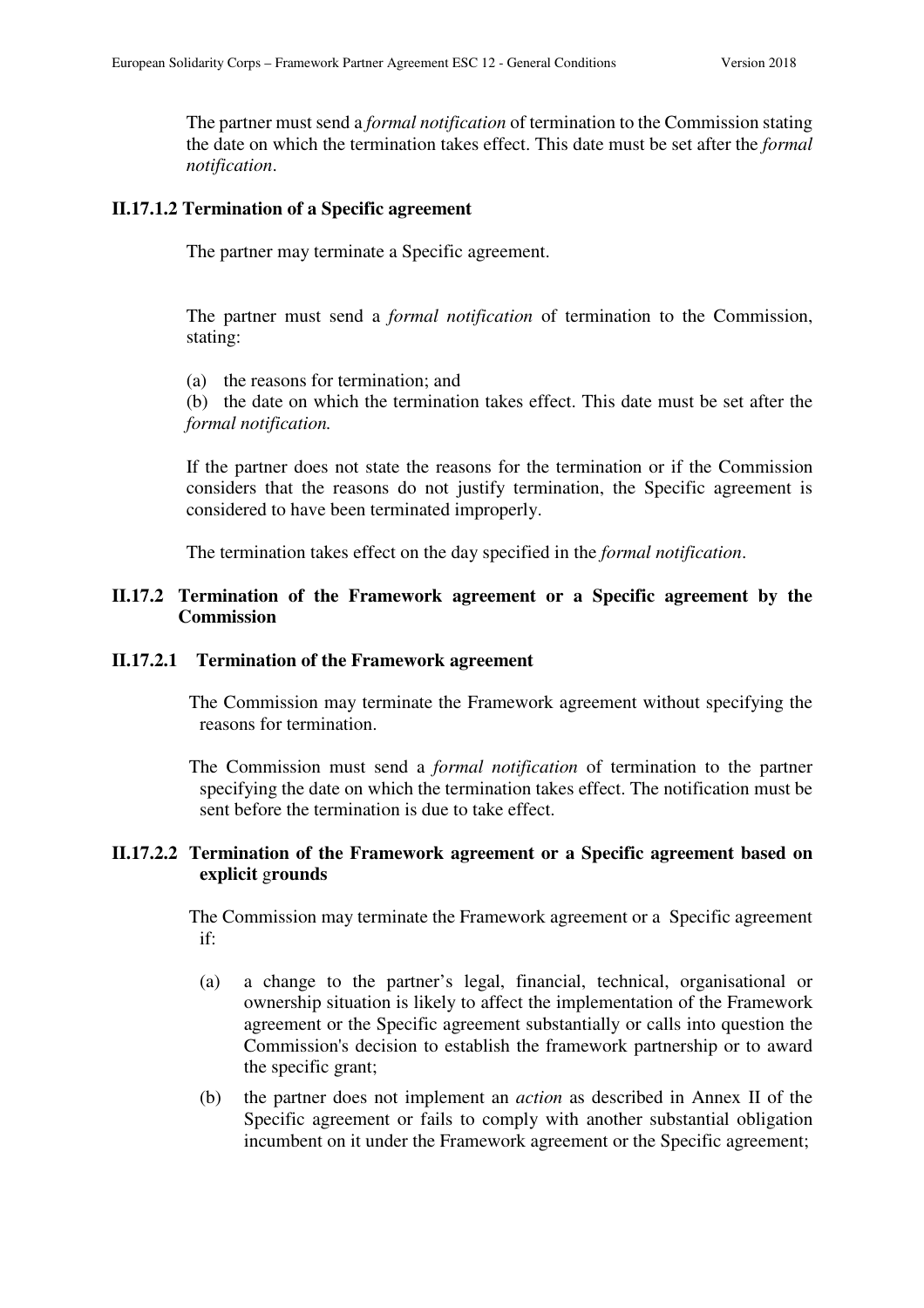- (c) the implementation of an *action* is prevented or suspended due to *force majeure* or exceptional circumstances and either:
	- i. resumption is impossible; or
	- ii. the necessary changes to the Framework agreement or the Specific agreement would call into question the decision to establish the framework partnership or to award the specific grant or be contrary to the equal treatment of applicants;
- (d) the partner or any person that assumes unlimited liability for the debts of the partner comes under any of the situations provided for in points (a) or (b) of Article 136(1) of the Financial Regulation<sup>4</sup>;
- (e) the partner or any related person comes under any of the situations provided for in points (c), (d), (e), (f), (g) or (h) of Article  $136(1)$  or comes under Article 136(2) of the Financial Regulation;
- (f) the Commission has evidence that the partner or any *related person* has committed *substantial errors*, *irregularities* or *fraud* in the award procedure or while implementing the Framework agreement or any Specific agreement, including if the partner or *related person* has submitted false information or failed to provide required information;
- (g) Commission has evidence that the partner has committed systemic or recurrent errors, *irregularities, fraud* or serious breach of obligations in other Union or Euratom grants awarded to it under similar conditions and such errors, irregularities, fraud or breach have a material impact on a specific grant awarded under the Framework agreement; or
- (h) the Commission has sent the partner a *formal notification* asking it to end the participation of its affiliated entity because that entity is in a situation provided for in points (e), (f) or (g) and the partner has failed to request an amendment ending the participation of the entity and reallocating its tasks;
- (i) partner or any related person or any natural person who is essential for the award or for the implementation of the Framework agreement or any Specific agreement has created an entity under a different jurisdiction with the intend to circumvent fiscal, social or any other legal obligations in the jurisdiction of its registered office, central administration or principal place of business;
- (j) partner or any related person or any natural person who is essential for the award or for the implementation of the Framework agreement or any Specific agreement has been created with the intend referred to in point (i).

### **II.17.2.3 Procedure for termination based on explicit grounds**

 $\overline{a}$ 

**Step 1**− Before terminating the Framework agreement or a Specific agreement on one of the grounds specified in Article II.17.2.2, the Commission must send a *formal notification* to the partner:

<sup>4</sup> Regulation (EU, Euratom) No 2018/1046 of the European Parliament and of the Council of 18 July 2018 on the financial rules applicable to the general budget of the Union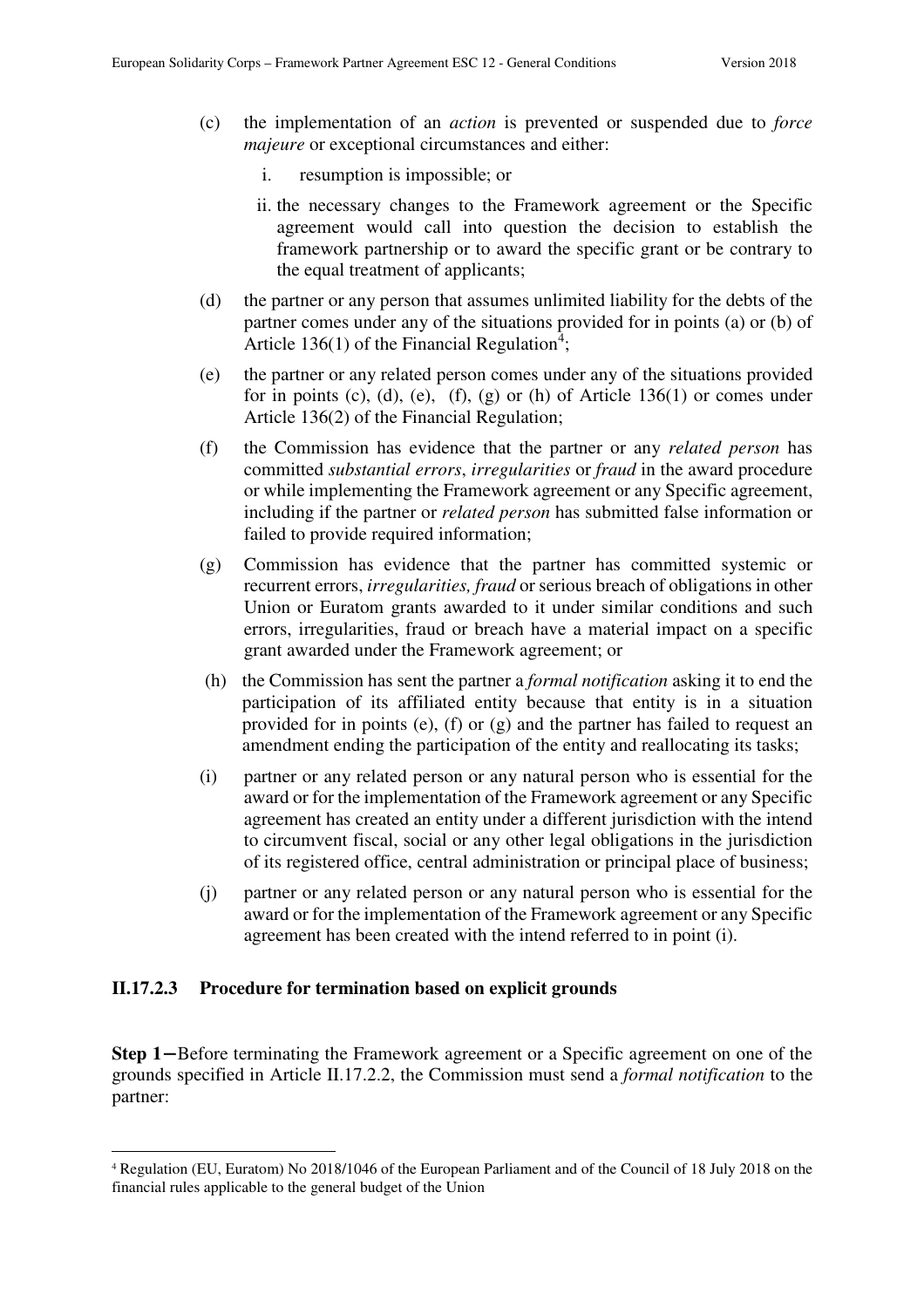- (a) informing it of:
	- (i) its intention to terminate;
	- (ii) the reasons for termination; and
- (b) requiring it, within 45 calendar days of receiving the formal notification:
	- (i) to submit observations; and
	- (ii) in the case of point (b) of Article II.17.2.2, to inform the Commission of the measures to ensure compliance with the obligations under the Framework agreement or the Specific agreement concerned.

**Step 2** − If the Commission does not receive observations or decides to pursue the procedure despite the observations it has received, it will send a *formal notification* to the partner informing it of the termination and the date on which it takes effect.

Otherwise, the Commission must send a *formal notification* to the partner informing it that the termination procedure is not continued.

The termination takes effect:

- (a) for terminations under points (a), (b) and (d) of Article II.17.2.2: on the day specified in the *formal notification* of termination referred to in the second subparagraph (i.e. in Step 2 above);
- (b) for terminations under points (c), (e), (f), (g) and (h), (i), (j) of Article II.17.2.2: on the day after the partner receives the *formal notification* of termination referred to in the second subparagraph (i.e. in Step 2 above).

### **II.17.3 Effects of termination**

Where the Framework agreement is terminated by the partner in accordance with Article II.17.1.1 or by the Commission in accordance with Articles II.17.2.1 or II.17.2.2:

a) the partner must complete the implementation of any Specific agreement, governed by the Framework agreement, which has entered into force before the date on which the termination of the Framework agreement takes effect;

b) the Commission must honour its obligations arising from the implementation of any Specific agreement, governed by the Framework agreement, which has entered into force before the date on which the termination of the Framework agreement takes effect.

Within 60 calendar days from the day on which the termination of a Specific agreement takes effect, the partner must submit a request for payment of the balance as provided for in Article 4.4 of the Specific agreement.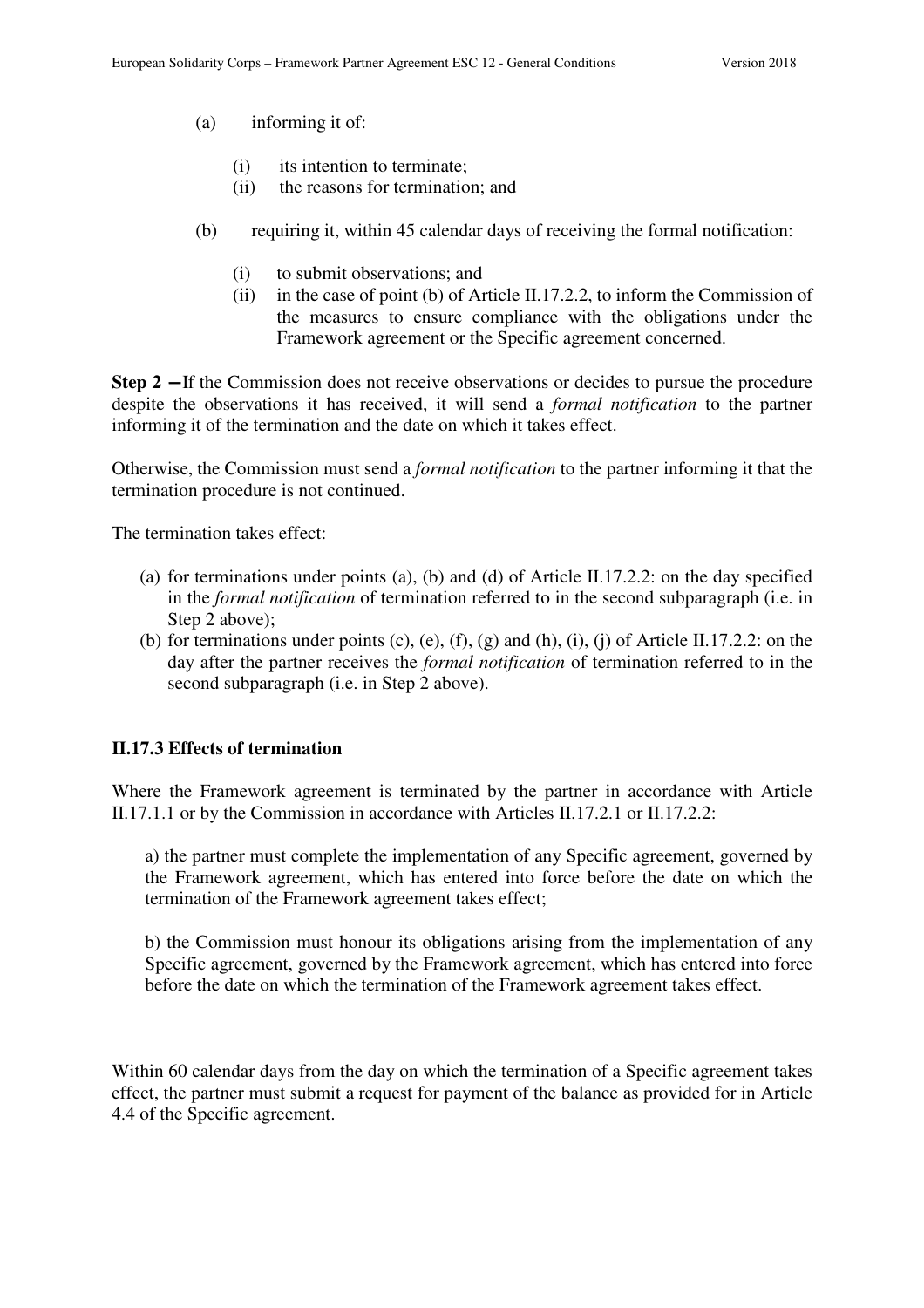If the Commission does not receive the request for payment of the balance by the above deadline, only costs which are included in an approved technical report and, where relevant, in an approved financial statement, are reimbursed or covered by the specific grant.

If the Specific agreement is terminated by the Commission because the partner has breached its obligation to submit the request for payment, the partner may not submit any request for payment after termination. In that case the third subparagraph applies.

The Commission calculates the final grant amount as referred to in Article II.25 and the balance as referred to in Article 5.4 of the Specific agreement on the basis of the reports submitted. Only costs incurred before termination takes effect are reimbursed or covered by the specific grant. Costs relating to contracts due for execution only after termination are not taken into account and are not reimbursed or covered by the grant.

The Commission may reduce a specific grant in accordance with Article II.25.4 in case of:

- (a) improper termination of the Specific agreement by the partner within the meaning of Article II.17.1.2; or
- (b) termination of the Specific agreement by the Commission on any of the grounds set out in points (b), (e), (f), (g) and (h) of Article II.17.2.2.

Neither party may claim damages on the grounds that the other party terminated the Framework agreement or a Specific agreement.

After termination, the partner's obligations continue to apply, in particular those under Article 4 of the Specific agreement, Articles II.6, II.8, II.9, II.14. II.27 and any additional provisions on the use of the results, as set out in the Special Conditions or the Specific agreement concerned.

# *ARTICLE II.18 – APPLICABLE LAW, SETTLEMENT OF DISPUTES AND ENFORCEABLE DECISIONS*

- **II.18.1** The Framework agreement and any Specific agreement are governed by the applicable Union law complemented, where necessary, by the law of Belgium.
- **II.18.2** In accordance with Article 272 TFEU, the General Court or, on appeal, the Court of Justice of the European Union, has sole jurisdiction to hear any dispute between the Union and the partner concerning the interpretation, application or validity of the Framework agreement or any Specific agreement, if such dispute cannot be settled amicably.
- **II.18.3** In accordance with Article 299 TFEU, for the purposes of recovery within the meaning of Article II.26, the Commission may adopt an enforceable decision to impose pecuniary obligations on persons other than States.

An action may be brought against such decision before the General Court of the European Union in accordance with Article 263 TFEU.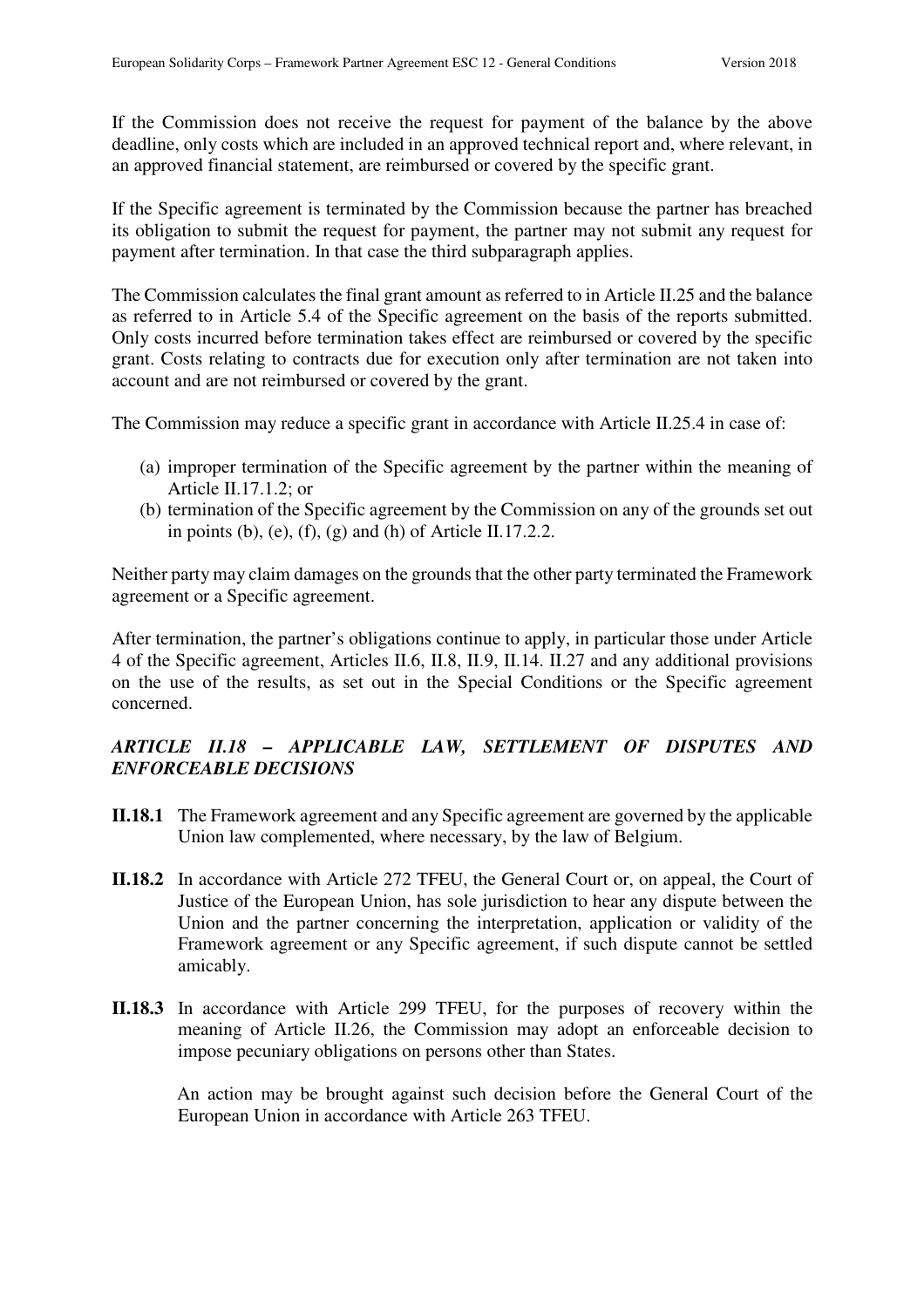# **PART B – FINANCIAL PROVISIONS**

### *ARTICLE II.19 – ELIGIBLE COSTS*

#### **II.19.1 Conditions for the eligibility of costs**

*Eligible costs* of the *action* are costs actually incurred by the partner and which meet the following criteria:

- (a) they are incurred within the *implementation period* of the Specific agreement, with the exception of costs relating to the request for payment of the balance and the corresponding supporting documents referred to in Article 4.4 of the Specific agreement;
- (b) they are indicated in the estimated budget of an action. The estimated budget is set out in Annex II of the Specific agreement;
- (c) they are incurred in connection with the *action* as described in Annex II of the Specific agreement and are necessary for its implementation;
- (d) they are identifiable and verifiable, in particular they are recorded in the partner's accounting records and determined according to the applicable accounting standards of the country where the partner is established and according to the partner's usual cost accounting practices;
- (e) they comply with the requirements of applicable tax and social legislation; and
- (f) they are reasonable, justified and comply with the principle of sound financial management, in particular regarding economy and efficiency.

#### **II.19.2 Eligible direct costs**

To be eligible the *direct cost* of an *action* must comply with the eligibility conditions set out in Article II.19.1.

In particular, the following categories of costs are eligible *direct costs*, provided that they satisfy the eligibility conditions set out in Article II.19.1 as well as the following conditions:

(a) the costs of personnel working under an employment contract with the partner or an equivalent appointing act and assigned to the action, provided that these costs are in line with the partner's usual policy on remuneration;

Those costs include actual salaries plus social security contributions and other statutory costs included in the remuneration. They may also comprise additional remunerations, including payments on the basis of supplementary contracts regardless of the nature of those contracts, provided that they are paid in a consistent manner whenever the same kind of work or expertise is required, independently from the source of funding used;

The costs of natural persons working under a contract with the partner other than an employment contract or who are seconded to the partner by a third party against payment may also be included under such personnel costs, provided that the following conditions are fulfilled:

(i) the person works under conditions similar to those of an employee (in particular regarding the way the work is organised, the tasks that are performed and the premises where they are performed);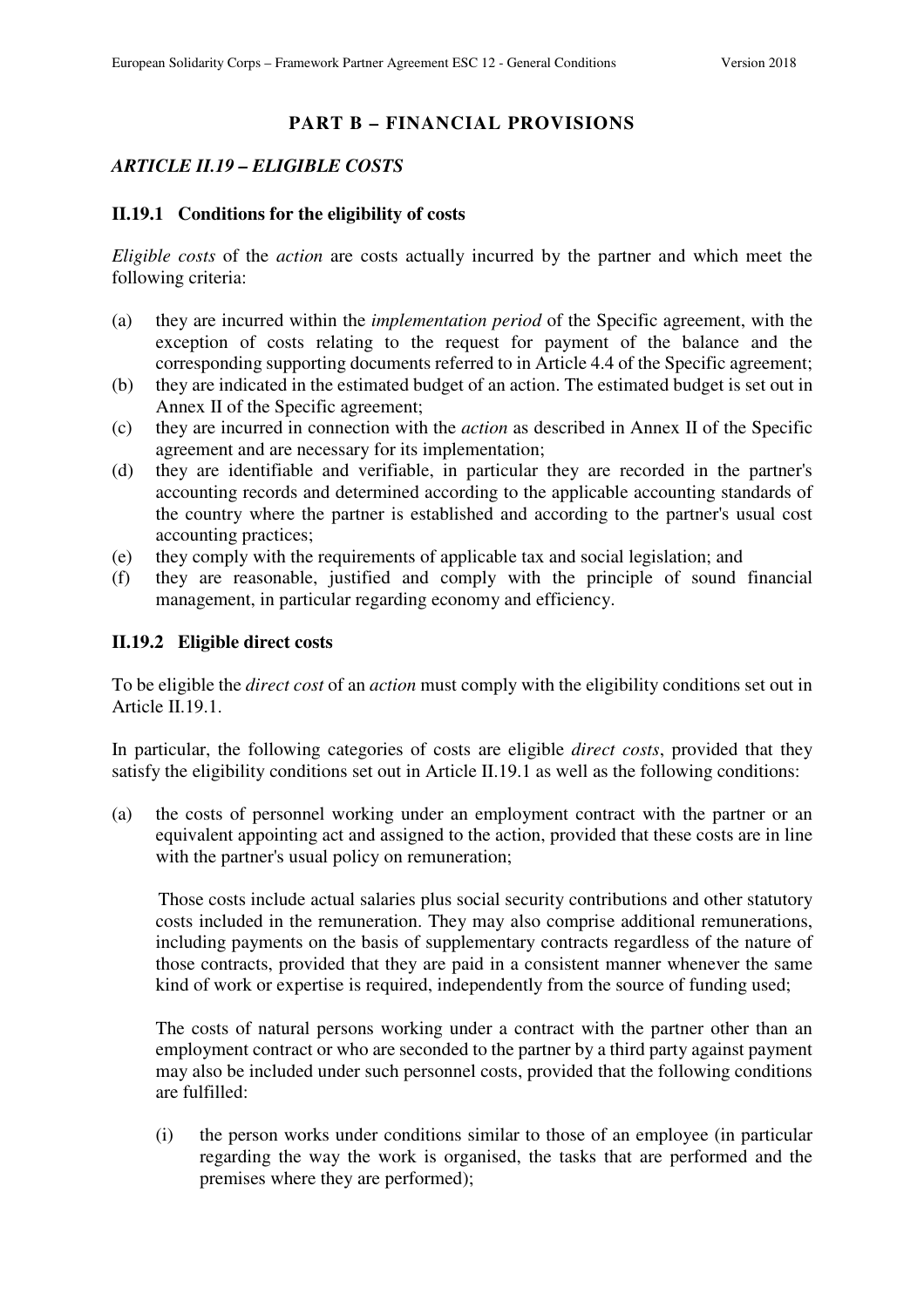- (ii) the result of the work belongs to the partner (unless exceptionally agreed otherwise); and
- (iii) the costs are not significantly different from the costs of staff performing similar tasks under an employment contract with the partner;
- (b) costs of travel and related subsistence allowances, provided that these costs are in line with the partner's usual practices on travel;
- (c) the depreciation costs of equipment or other assets (new or second-hand) as recorded in the partner's accounting statements, provided that the asset:
	- (i) is written off in accordance with the international accounting standards and the partner's usual accounting practices; and
	- (ii) has been purchased in accordance with Article II.10.1 if the purchase occurred within the *implementation period*.

The costs of renting or leasing equipment or other assets are also eligible, provided that these costs do not exceed the depreciation costs of similar equipment or assets and are exclusive of any finance fee;

Only the portion of the equipment's depreciation, rental or lease costs corresponding to the *implementation period* set out in Article 2.2 of the Specific agreement concerned and the rate of actual use for the purposes of the *action* may be taken into account when determining the *eligible costs*. By way of exception, the Special Conditions or the Specific agreement may provide for the eligibility of the full cost of purchase of equipment, if this is justified by the nature of the *action* and the context of the use of the equipment or assets;

- (d) costs of consumables and supplies, provided that they:
	- (i) are purchased in accordance with Article II.10.1; and
	- (ii) are directly assigned to the *action*;
- (e) costs arising directly from requirements imposed by the Framework agreement or the Specific agreement (dissemination of information, specific evaluation of the *action*, audits, translations, reproduction), including the costs of requested financial guarantees, provided that the corresponding services are purchased in accordance with Article II.10.1;
- (f) costs entailed by *subcontracts* within the meaning of Article II.11, provided that the conditions laid down in Article II.11.1 (a), (b), (c) and (d) are met;
- (g) costs of financial support to third parties within the meaning of Article II.12, provided that the conditions laid down in that Article are met;
- (h) duties, taxes and charges paid by the partner, notably value added tax (VAT), provided that they are included in eligible *direct costs*, and unless specified otherwise in the Special Conditions or in the Specific agreement.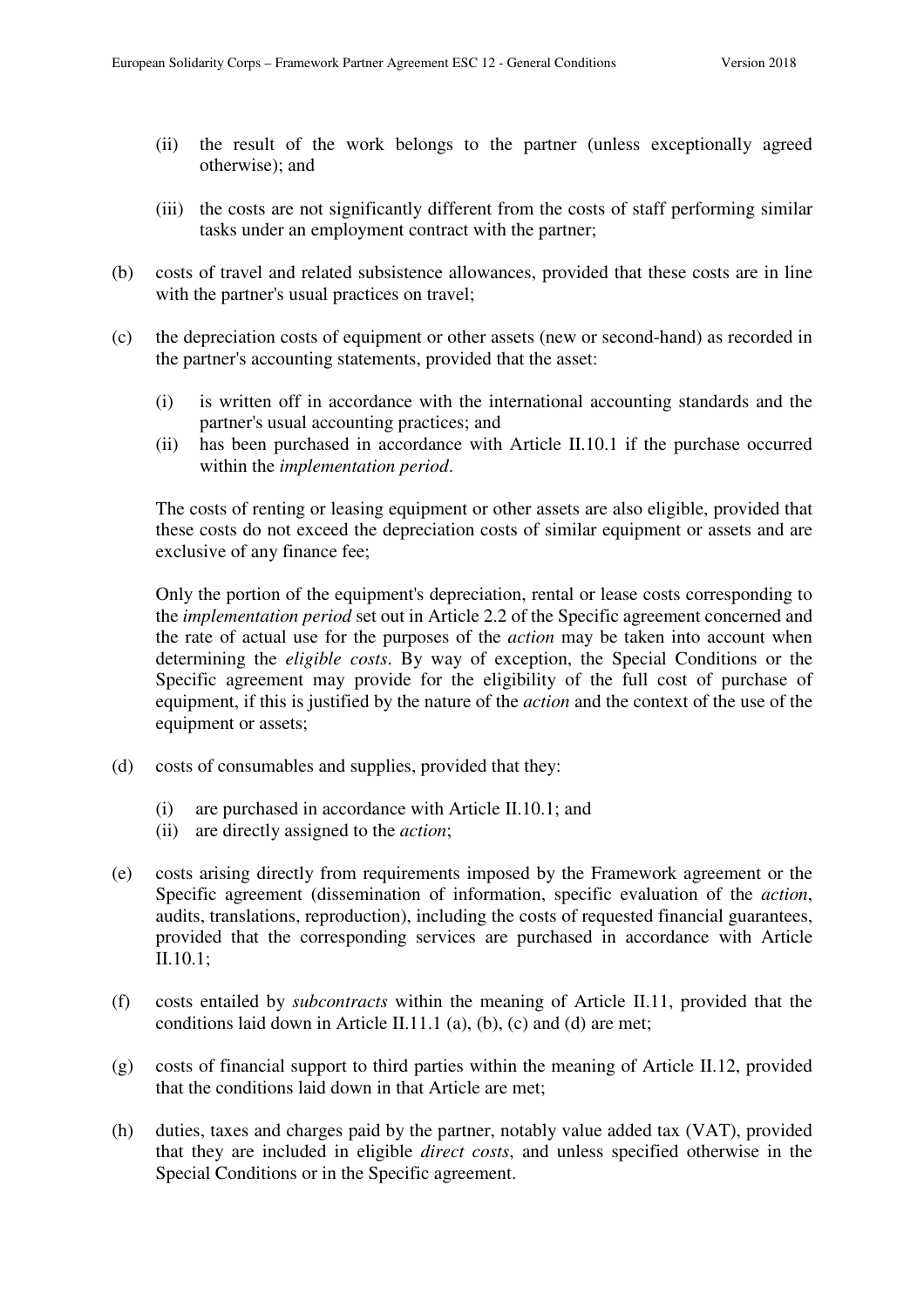### **II.19.3 Eligible indirect costs**

To be eligible, *indirect costs* of the *action* must represent a fair apportionment of the overall overheads of the partner and must comply with the conditions of eligibility set out in Article II.19.1.

Eligible *indirect costs* must be declared on the basis of a flat rate of 7% of the total eligible direct costs unless otherwise specified in Article 3.2 of the Specific agreement.

# **II.19.4 Ineligible costs**

In addition to any other costs which do not fulfil the conditions set out in Article II.19.1, the following costs may not be considered eligible:

- (a) return on capital and dividends paid by the partner;
- (b) debt and debt service charges;
- (c) provisions for losses or debts;
- (d) interest owed;
- (e) doubtful debts;
- (f) exchange losses;
- (g) costs of transfers from the Commission charged by the bank of the partner;
- (h) costs declared by the partner under another action receiving a grant financed from the Union budget. Such grants include grants awarded by a Member State and financed from the Union budget and grants awarded by bodies other than the Commission for the purpose of implementing the Union budget. In particular, if the partner receives an operating grant financed by the EU or Euratom budget, it may not declare indirect costs for the period(s) covered by the operating grant, unless it can demonstrate that the operating grant does not cover any costs of the action.
- (i) contributions in kind from third parties;
- (j) excessive or reckless expenditure;
- (k) deductible VAT.

# *ARTICLE II.20 – IDENTIFIABILITY AND VERIFIABILITY OF THE AMOUNTS DECLARED*

### **II.20.1 Declaring costs and contributions**

The partner must declare as eligible costs or as a requested contribution:

- (a) for actual costs: the costs it actually incurred for the *action*;
- (b) for unit costs or unit contributions: the amount obtained by multiplying the amount per unit specified in Article 3.2(a)(ii) or (b) of the Specific agreement by the actual number of units used or produced;
- (c) for lump sum costs or lump sum contributions: the global amount specified in Article 3.2(a)(iii) or (c) of the Specific agreement, if the corresponding tasks or part of the *action* as described in Annex II of the Specific agreement have been implemented properly;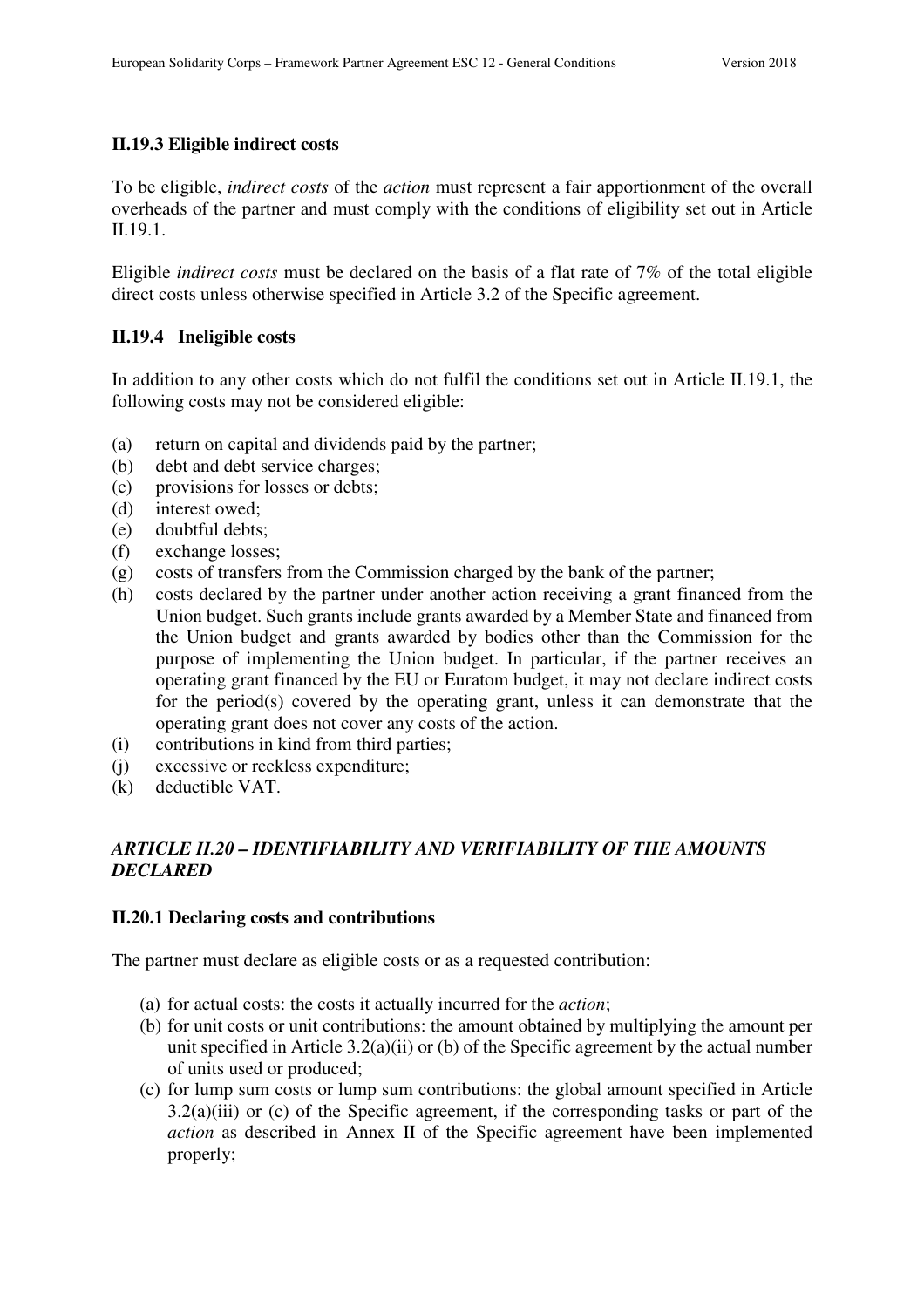- (d) for flat-rate costs or flat-rate contributions: the amount obtained by applying the flat rate specified in Article 3.2(a)(iv) or (d) of the Specific agreement;
- (e) for unit costs declared on the basis of the partner's usual cost accounting practices: the amount obtained by multiplying the amount per unit calculated in accordance with the partner's usual cost accounting practices by the actual number of units used or produced;
- (f) for lump sum costs declared on the basis of the partner's usual cost accounting practices: the global amount calculated in accordance with its usual cost accounting practices, if the corresponding tasks or part of the *action* have been implemented properly;
- (g) for flat-rate costs declared on the basis of the partner's usual cost accounting practices: the amount obtained by applying the flat rate calculated in accordance with the partner's usual cost accounting practices.

### **II.20.2 Records and other documentation to support the costs and contributions declared**

The partner must provide the following if requested to do so in the context of the checks or audits described in Article II.27:

(a) for actual costs: adequate supporting documents to prove the costs declared, such as contracts, invoices and accounting records.

In addition, the partner's usual accounting and internal control procedures must permit direct reconciliation of the amounts declared with the amounts recorded in its accounting statements and with the amounts indicated in the supporting documents;

(b) for unit costs or unit contributions: adequate supporting documents to prove the number of units declared.

The partner does not need to identify the actual eligible costs covered or to provide supporting documents, such as accounting statements, to prove the amount declared per unit;

(c) for lump sum costs or lump sum contributions: adequate supporting documents to prove that the *action* has been properly implemented.

The partner does not need to identify the actual eligible costs covered or to provide supporting documents, such as accounting statements, to prove the amount declared as a lump sum;

(d) for flat-rate costs or flat-rate contributions: adequate supporting documents to prove the eligible costs or requested contribution to which the flat rate applies.

The partner does not need to identify the actual eligible costs covered or to provide supporting documents, such as accounting statements, for the flat rate applied;

(e) for unit costs declared on the basis of the partner's usual cost accounting practices: adequate supporting documents to prove the number of units declared;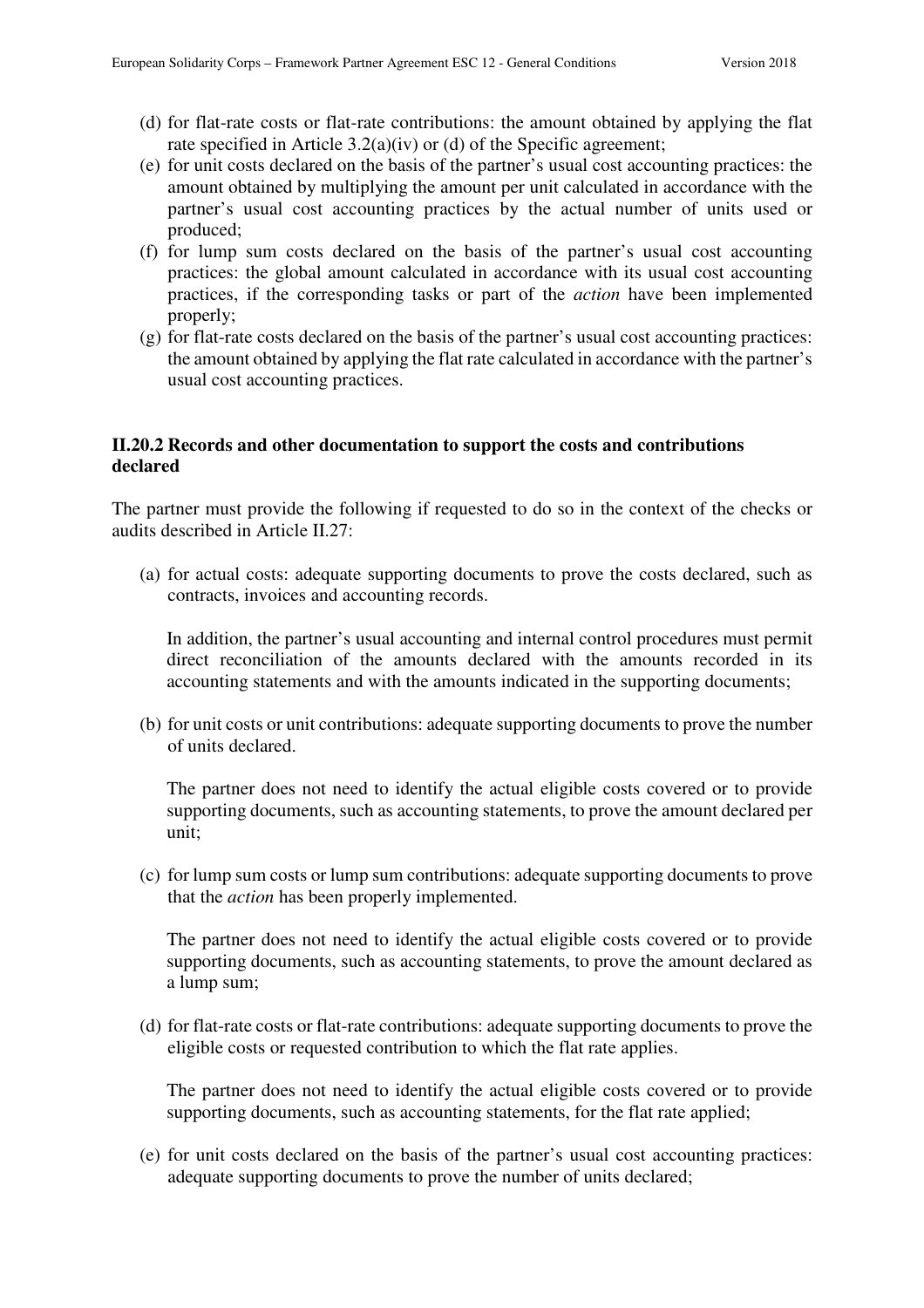- (f) for lump sum costs declared on the basis of the partner's usual cost accounting practices: adequate supporting documents to prove that the *action* has been properly implemented;
- (g) for flat-rate costs declared on the basis of the partner's usual cost accounting practices: adequate supporting documents to prove the eligible costs to which the flat rate applies.

#### **II.20.3 Conditions to determine the compliance of cost accounting practices**

- **II.20.3.1** In the case of points (e), (f) and (g) of Article II.20.2, the partner does not need to identify the actual eligible costs covered, but it must ensure that the cost accounting practices used for the purpose of declaring eligible costs are in compliance with the following conditions:
	- (a) the cost accounting practices used constitute its usual cost accounting practices and are applied in a consistent manner, based on objective criteria independent from the source of funding;
	- (b) the costs declared can be directly reconciled with the amounts recorded in its general accounts; and
	- (c) the categories of costs used for the purpose of determining the costs declared are exclusive of any ineligible cost or costs covered by other forms of grant as provided for in Article 3.2 of the Specific agreement.
- **II.20.3.2** If the Specific agreement so provides, the partner may submit to the Commission a request asking it to assess the compliance of its usual cost accounting practices. If required by the Specific agreement, the request must be accompanied by a certificate on the compliance of the cost accounting practices ('certificate on the compliance of the cost accounting practices').

The certificate on the compliance of the cost accounting practices must be:

- (a) produced by an approved auditor or, if the partner is a public body, by a competent and independent public officer; and
- (b) drawn up in accordance with Annex VII.

The certificate must certify that the partner's cost accounting practices used for the purpose of declaring eligible costs comply with the conditions laid down in Article II.20.3.1 and with the additional conditions that may be laid down in the Special conditions or in the Specific agreement.

- **II.20.3.3** If the Commission has confirmed that the partner's usual cost accounting practices are in compliance, costs declared in application of these practices may not be challenged *ex post*, if:
	- (a) the practices actually used comply with those approved by the Commission; and
	- (b) the partner did not conceal any information for the purpose of the approval of its cost accounting practices.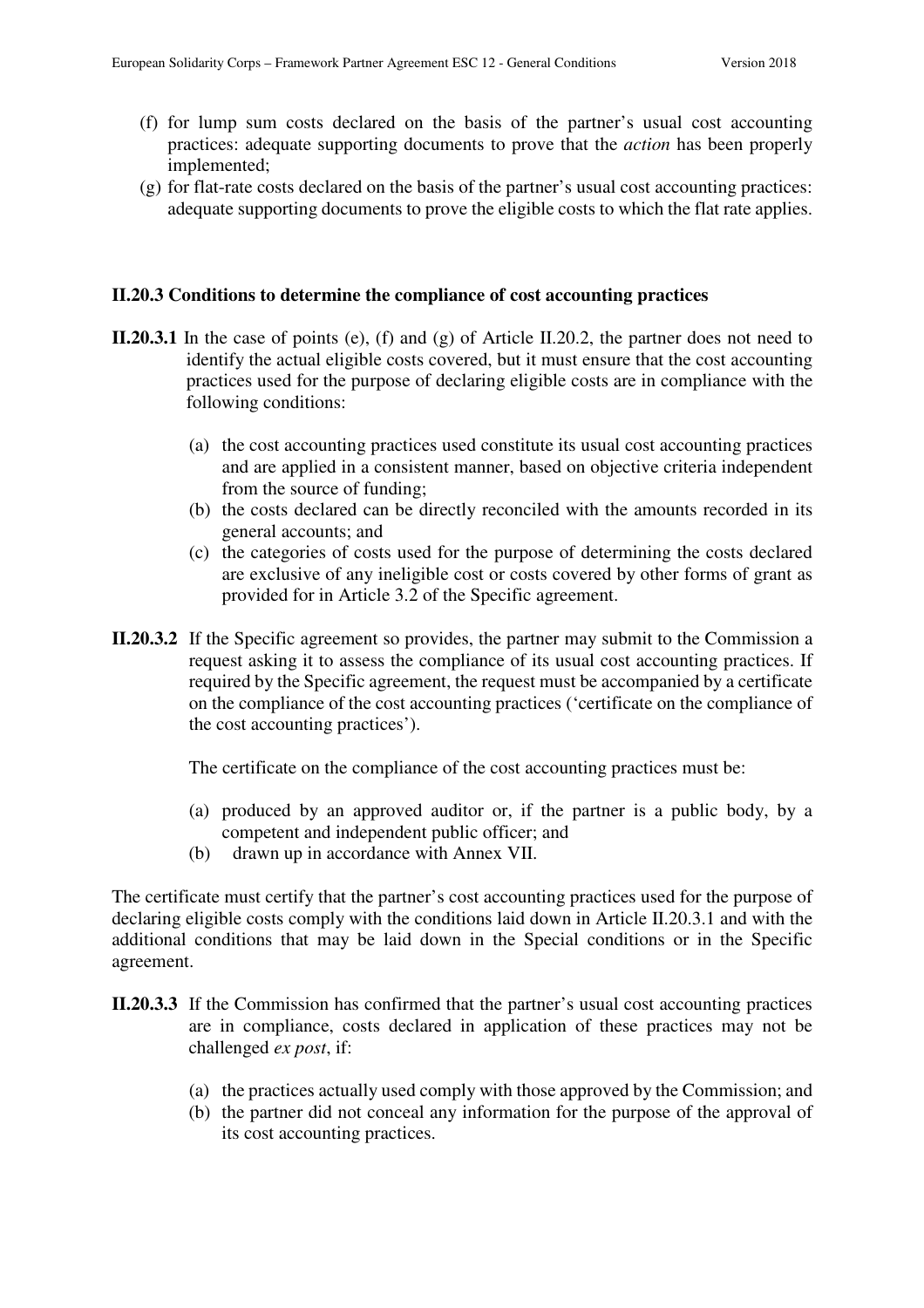# *ARTICLE II.21 – ELIGIBILITY OF COSTS OF ENTITIES AFFILIATED TO THE PARTNER*

If the Special Conditions or the Specific agreement contain a provision on entities affiliated to the partner, costs incurred by such an entity are eligible, if:

- (i) they satisfy the same conditions under Articles II.19 and II.20 as apply to the partner, and
- (ii) the partner ensures that the conditions applicable to it under Articles II.4, II.5, II.6, II.8, II.10, II.11 and II.27 are also applicable to the entity.

## *ARTICLE II.22 – BUDGET TRANSFERS*

The partner is allowed to adjust the estimated budget set out in Annex II of the Specific agreement, by transfers between the different budget categories if the action is implemented as described in Annex II of the Specific agreement. This adjustment does not require an amendment of the Specific agreement as provided for in Article II.13.

However, the partner may not add costs relating to *subcontracts* not provided for in Annex II of the Specific agreement, unless such additional *subcontracts* are approved by the Commission in accordance with Article II.11.1(d).

The first two subparagraphs do not apply to amounts which, as provided for in Article 3.2(a)(iii) or (c) of the Specific agreement, take the form of lump sums.

# *ARTICLE II.23 – NON-COMPLIANCE WITH THE REPORTING OBLIGATIONS*

The Commission may terminate the Framework agreement or a Specific agreement as provided for in Article II.17.2.2(b) and may reduce the specific grant as provided for in Article II.25.4 if the partner:

- (a) did not submit a request for interim payment or payment of the balance accompanied by the documents referred to in Articles 4.3 or 4.4 of the Specific agreement within 60 calendar days following the end of the corresponding reporting period; and
- (b) still fails to submit such a request within further 60 calendar days following a written reminder sent by the Commission.

### *ARTICLE II.24 – SUSPENSION OF PAYMENTS AND TIME LIMIT FOR PAYMENT*

### **II.24.1 Suspension of payments**

### **II.24.1.1 Grounds for suspension**

The Commission may, at any time during the implementation of the Specific agreement, suspend, in whole or in part, the pre-financing payments, interim payments or payment of the balance: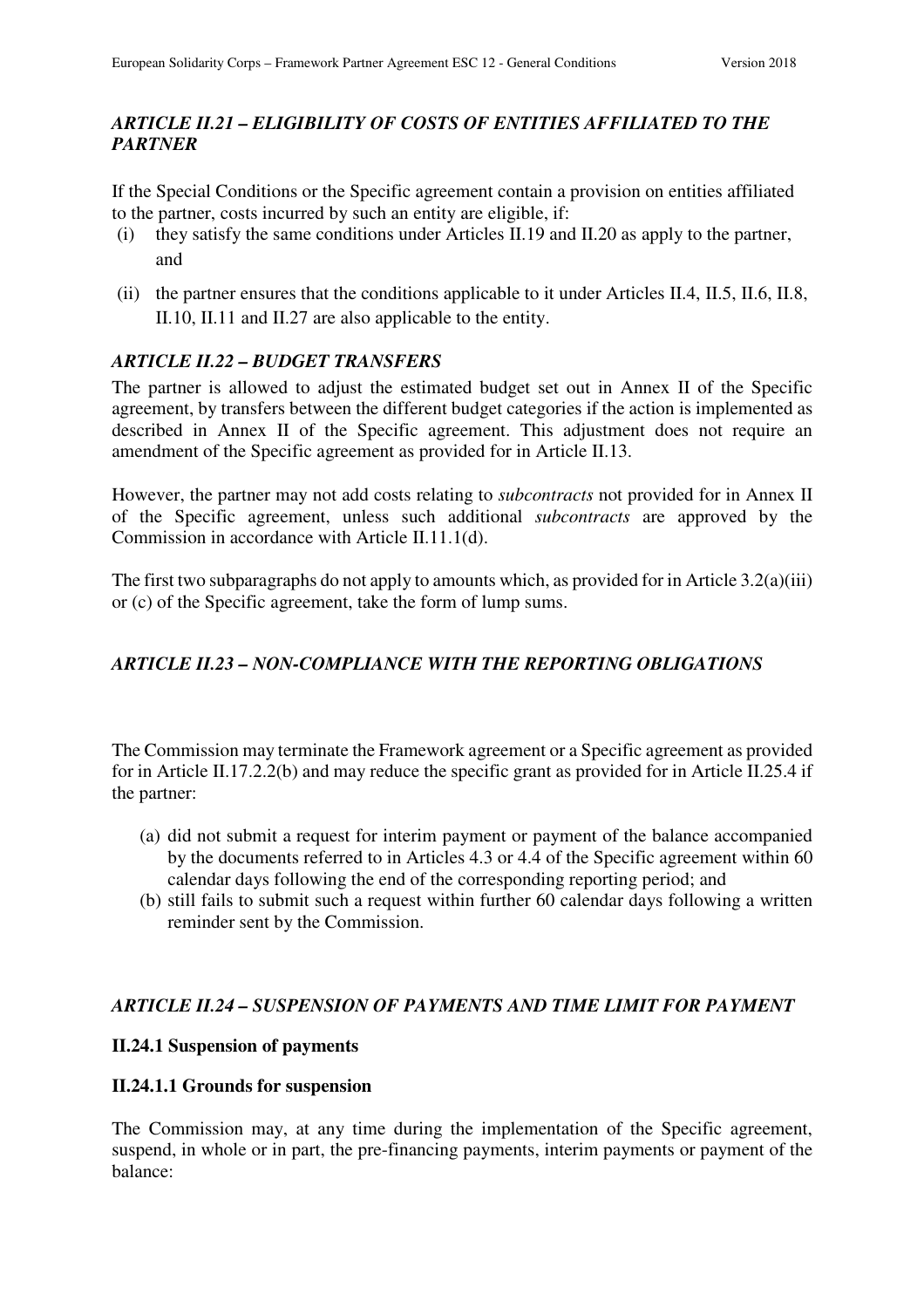- (a) if the Commission has evidence that the partner has committed *substantial errors, irregularities* or *fraud* in the award procedure or while implementing the Framework agreement or a Specific agreement or if the partner fails to comply with its obligations under the Framework agreement or the Specific agreement;
- (b) if the Commission has evidence that the partner has committed systemic or recurrent errors, *irregularities, fraud* or serious breach of obligations in other grants funded by the Union or the European Atomic Energy Community ('Euratom') awarded to the partner under similar conditions and such errors, *irregularities, fraud* or breach have a material impact on a specific grant awarded under the Framework agreement; or
- (c) if the Commission suspects *substantial errors, irregularities, fraud* or breach of obligations committed by the partner in the award procedure or while implementing the Framework agreement or the Specific agreement and needs to verify whether they have actually occurred.

### **II.24.1.2 Procedure for suspension**

**Step 1 —** Before suspending payments, the Commission must send a *formal notification* to the partner:

- (a) informing it of:
	- (i) its intention to suspend payments;
	- (ii) the reasons for suspension;
	- (iii) in the cases referred to in points (a) and (b) of Article II.24.1.1, the conditions that need to be met for payments to resume; and
- (b) inviting it to submit observations within 30 calendar days of receiving the *formal notification*.

**Step 2** — If the Commission does not receive observations or decides to pursue the procedure despite the observations it has received, it must send a *formal notification* to the partner informing it of:

- (a) the suspension of payments;
- (b) the reasons for suspension;
- (c) the final conditions under which payments may resume in the cases referred to in points (a) and (b) of Article II.24.1.1;
- (d) the indicative date of completion of the necessary verification in the case referred to in point (c) of Article II.24.1.1.

The suspension takes effect on the day the Commission sends *formal notification* of suspension (Step 2).

Otherwise, the Commission must send a *formal notification* to the partner informing it that it is not continuing with the suspension procedure.

#### **II.24.1.3 Effects of suspension**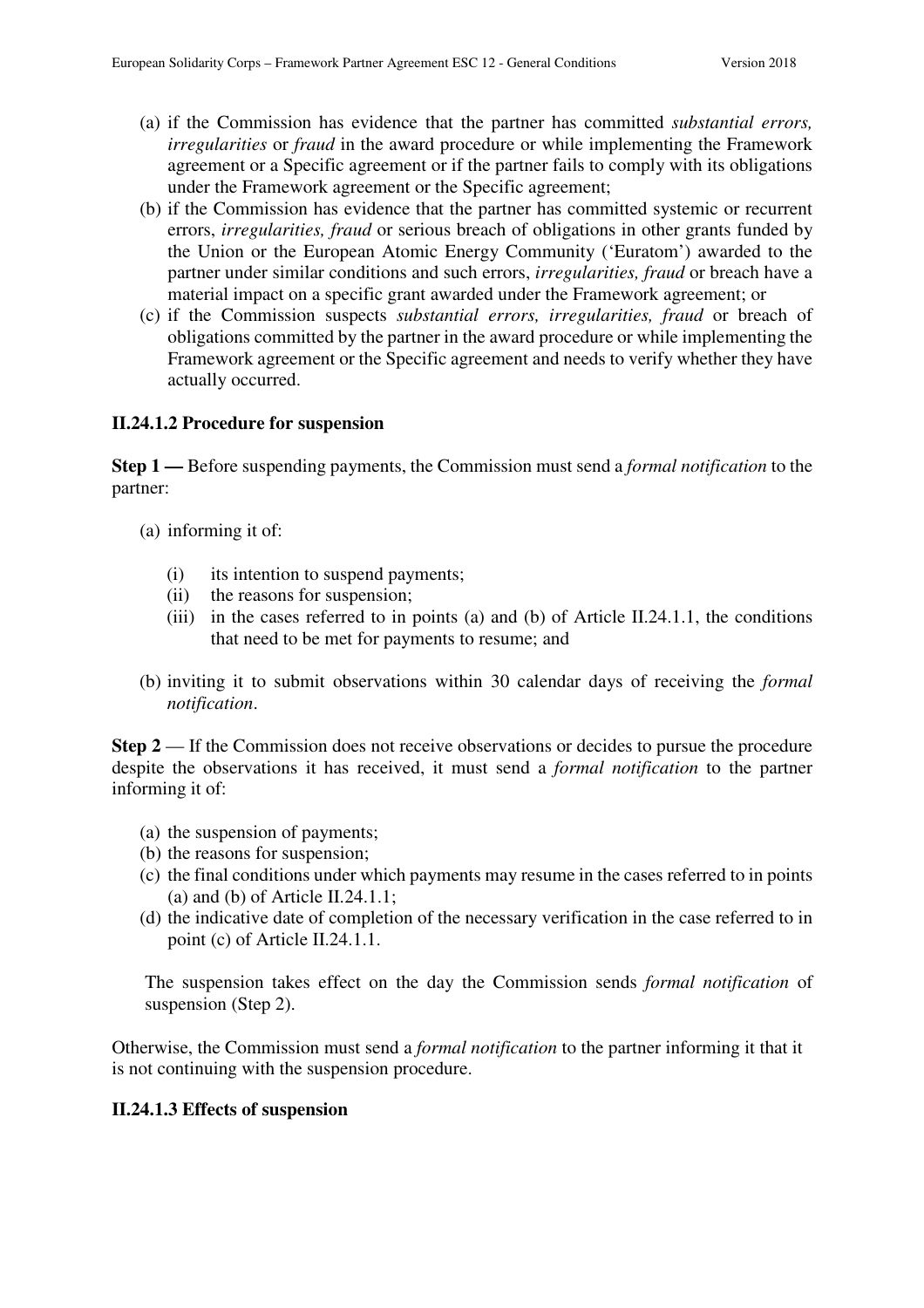During the period of suspension of payments the partner is not entitled to submit any requests for payments and supporting documents referred to in Articles 4.2, 4.3 and 4.4 of the Specific agreement.

The corresponding requests for payments and supporting documents may be submitted as soon as possible after resumption of payments or may be included in the first request for payment due following resumption of payments in accordance with the schedule laid down in Article 4.1 of the Specific agreement.

The suspension of payments does not affect the right of the partner to suspend the implementation of the *action* as provided for in Article II.16.1 or to terminate the Framework agreement or the Specific agreement as provided for in Article II.17.1.2.

### **II.24.1.4 Resuming payments**

In order for the Commission to resume payments, the partner must meet the notified conditions as soon as possible and must inform the Commission of any progress made.

If the conditions for resuming payments are met, the suspension will be lifted. The Commission will send a *formal notification* to the partner informing it of this.

## **II.24.2 Suspension of the time limit for payments**

- **II.24.2.1** The Commission may at any moment suspend the time limit for payment specified in Articles 5.2, 5.3 and 5.4 of the Specific agreement if a request for payment cannot be approved because:
	- (a) it does not comply with the Specific agreement or the Framework agreement;
	- (b) the appropriate supporting documents have not been produced; or
	- (c) there is a doubt about the eligibility of the costs declared in the financial statements and additional checks, reviews, audits or investigations are necessary.

**II.24.2.2** The Commission must send a *formal notification* to the partner informing it of:

- (a) the suspension; and
- (b) the reasons for the suspension.

The suspension takes effect on the day the Commission sends the *formal notification*.

**II.24.2.3** If the conditions for suspending the payment deadline are no longer met, the suspension will be lifted and the remaining period will resume.

If the suspension exceeds two months, the partner may request the Commission if the suspension will continue.

If the payment deadline has been suspended because the technical reports or financial statements do not comply with the Specific agreement or the Framework agreement and the revised report or statement is not submitted or was submitted but is also rejected, the Commission may terminate the Specific agreement and the Framework agreement as provided for in Article II.17.2.2(b) and reduce the grant as provided for in Article II.25.4.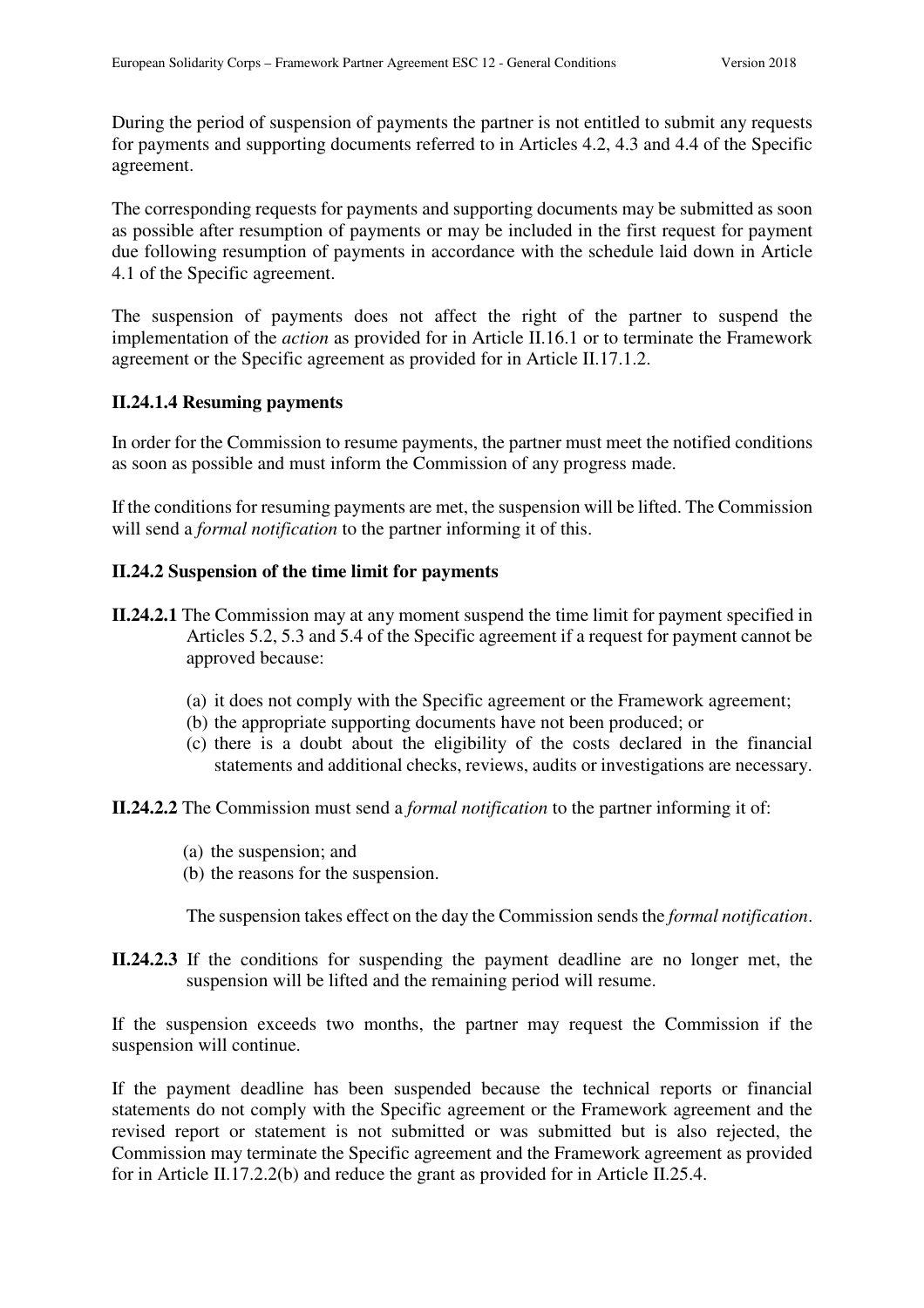### *ARTICLE II.25 – CALCULATION OF THE FINAL AMOUNT OF A SPECIFIC GRANT*

The final amount of the specific grant depends on the extent to which the *action* has been implemented in accordance with the terms of the Specific agreement and the Framework agreement.

The final amount of the grant is calculated by the Commission at the time of the payment of the balance. The calculation involves the following steps:

Step 1 — Application of the reimbursement rate to the eligible costs and addition of the unit, flat-rate and lump sum contributions

Step 2 — Limit to the *maximum amount of the grant*

Step 3 — Reduction due to the no-profit rule

Step 4 — Reduction due to improper implementation or breach of other obligations.

### **II.25.1 Step 1 — Application of the reimbursement rate to the eligible costs and addition of the unit, flat-rate and lump sum contributions**

This step is applied as follows:

- (a) If, as provided for in Article 3.2(a) of the Specific agreement, the grant takes the form of the reimbursement of eligible costs, the reimbursement rate specified in that Article is applied to the eligible costs of the *action* approved by the Commission for the corresponding categories of costs, for the partner and its affiliated entities;
- (b) If, as provided for in Article 3.2(b) of the Specific agreement, the grant takes the form of a unit contribution, the unit contribution specified in that Article is multiplied by the actual number of units approved by the Commission for the partner and its affiliated entities;
- (c) If, as provided for in Article 3.2(c) of the Specific agreement, the grant takes the form of a lump sum contribution, the Commission applies the lump sum specified in that Article for the partner and its affiliated entities if it finds that the corresponding tasks or part of the *action* were implemented properly in accordance with Annex II of the Specific agreement;
- (d) If, as provided for in Article 3.2(d) of the Specific agreement, the grant takes the form of a flat-rate contribution, the flat rate referred to in that Article is applied to the eligible costs or to the contribution approved by the Commission for the partner and its affiliated entities.

If Article 3.2 of the Specific agreement provides for a combination of different forms of grant, the amounts obtained must be added together.

### **II.25.2 Step 2 — Limit to** *maximum amount of the grant*

The total amount paid to the partner by the Commission may in no circumstances exceed the *maximum amount of the grant*.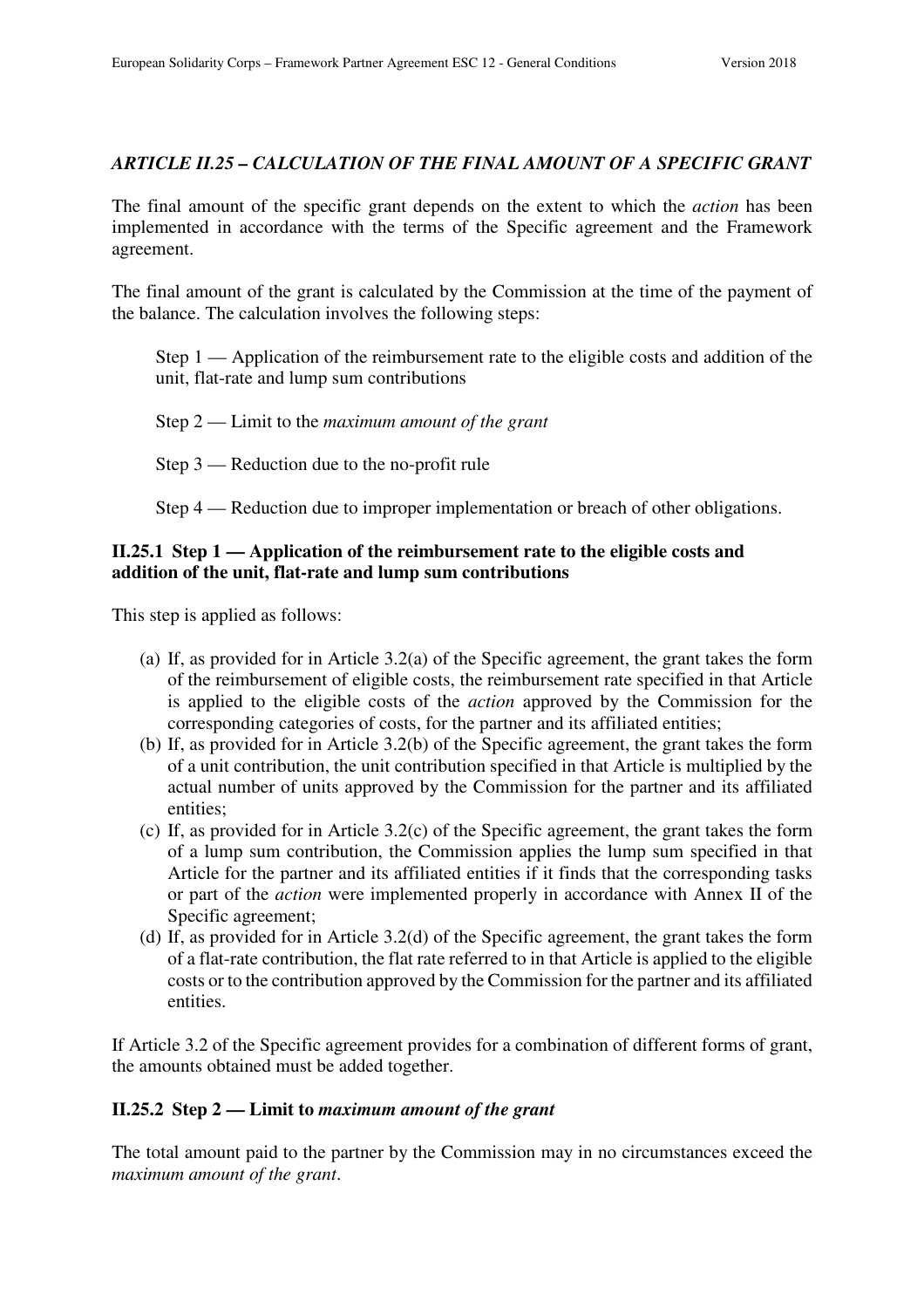If the amount obtained following Step 1 is higher than this maximum amount, the final amount of the grant is limited to the latter.

### **II.25.3 Step 3 — Reduction due to the no-profit rule**

The grant may not produce a profit for the partner, unless specified otherwise in the Special Conditions or in the Specific agreement.

'Profit' means the surplus of the amount obtained following Steps 1 and 2 plus the total receipts of the *action*, over the total eligible costs of the *action*.

The total eligible costs of the *action* are the consolidated total eligible costs approved by the Commission for the categories of costs reimbursed in accordance with Article 3.2(a) of the Specific agreement.

The total receipts of the *action* are the consolidated total receipts established, generated or confirmed on the date on which the request for payment of the balance is drawn up by the partner.

The following are considered receipts:

- (a) income generated by the *action*;
- (b) financial contributions given by third parties to the partner or to an affiliated entity, if they are specifically assigned by the third parties to the financing of the eligible costs of the *action* reimbursed by the Commission in accordance with Article 3.2(a)(i) of the Specific agreement.

The following are not considered receipts:

- (a) financial contributions by third parties, if they may be used to cover costs other than the eligible costs under the Specific agreement;
- (b) financial contributions by third parties with no obligation to repay any amount unused at the end of the *implementation period*;
- (c) in case of an operating grant, amounts dedicated to the building up of reserves.

If there is a profit, it will be deducted in proportion to the final rate of reimbursement of the actual eligible costs of the *action* approved by the Commission for the categories of costs referred to in Article 3.2(a)(i) of the Specific agreement. This deduction will be applied on the amount calculated following Steps 1 and 2.

### **II.25.4 Step 4 — Reduction due to improper implementation or breach of other obligations**

The Commission may reduce the *maximum amount of the grant* if the *action* has not been implemented properly as described in Annex II of the Specific agreement (i.e. if it has not been implemented or has been implemented poorly, partially or late), or if another obligation under the Framework agreement or the Specific agreement has been breached.

The amount of the reduction will be proportionate to the degree to which the *action* has been implemented improperly or to the seriousness of the breach.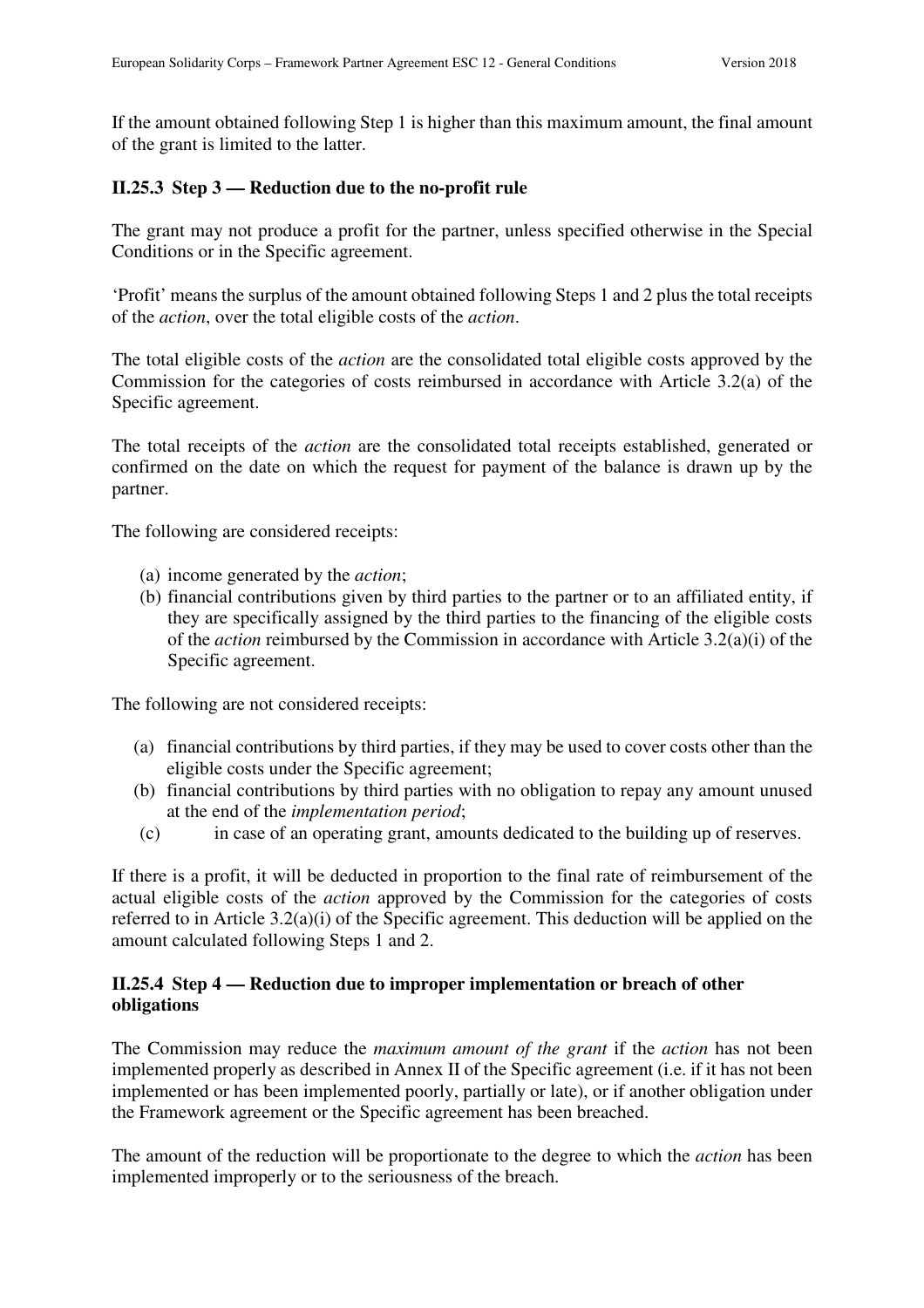Before the Commission reduces the grant, it must send a *formal notification* to the partner:

(a) informing it of:

- (i) its intention to reduce the *maximum amount of the grant*;
- (ii) the amount by which it intends to reduce the grant;
- (iii) the reasons for reduction; and
- (b) inviting it to submit observations within 30 calendar days of receiving the formal notification.

If the Commission does not receive any observations or decides to pursue reduction despite the observations it has received, it will send a *formal notification* informing the partner of its decision.

If the grant is reduced, the Commission must calculate the reduced grant amount by deducting the amount of the reduction (calculated in proportion to the improper implementation of the *action* or to the seriousness of the breach of obligations) from the *maximum amount of the grant*.

The final amount of the grant will be the lower of the following two:

- (a) the amount obtained following Steps 1 to 3; or
- (b) the reduced grant amount following Step 4.

### *ARTICLE II.26 – RECOVERY*

#### **II.26.1 Recovery**

Where an amount is to be recovered under the terms of the Framework agreement and any Specific agreement, the partner must repay the Commission the amount in question. The partner is responsible for the repayment of any amount unduly paid by the Commission as a contribution towards the costs incurred by its affiliated entities.

#### **II.26.2 Recovery procedure**

Before recovery, the Commission must send a *formal notification to* the partner

- (a) informing it of its intention to recover the amount unduly paid;
- (b) specifying the amount due and the reasons for recovery; and
- (c) inviting the partner to make any observations within a specified period.

 If no observations have been submitted or if, despite the observations submitted by the partner, the Commission decides to pursue the recovery procedure, the Commission may confirm recovery by sending a *formal notification* to the partner consisting of a debit note, specifying the terms and the date for payment.

If payment has not been made by the date specified in the debit note, the Commission will recover the amount due: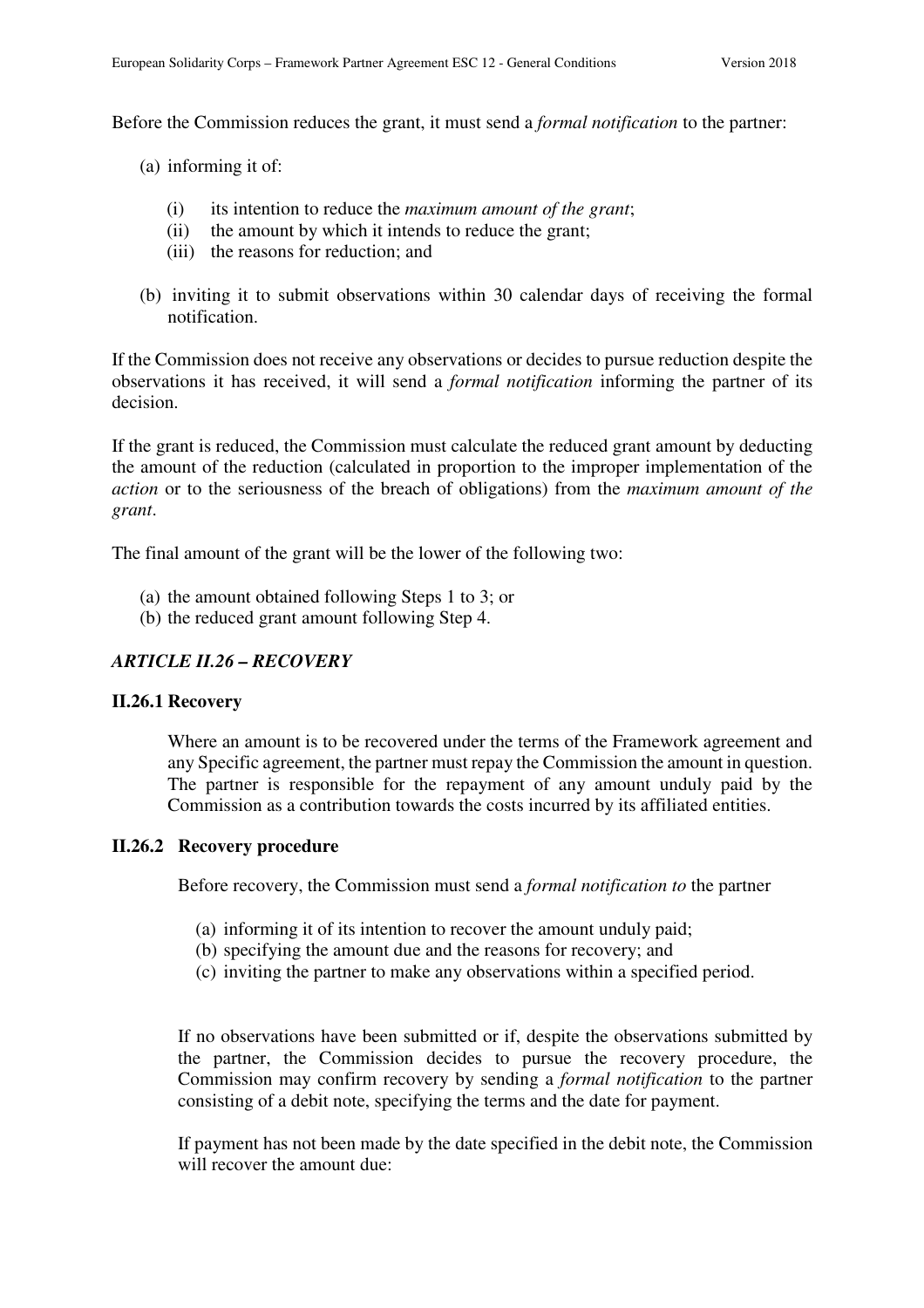(a) by offsetting it, without the partner's prior consent, against any amounts owed to the partner by the Commission or an executive agency (from the Union or the European Atomic Energy Community (Euratom) budget ("offsetting");

In exceptional circumstances, to safeguard the financial interests of the Union, the Commission may offset before the due date.

An action may be brought against such offsetting before the General Court of the European Union in accordance with Article 263 TFEU;

- (b) by drawing on the financial guarantee where provided for in accordance with Article 5.2 of the Specific agreement ("drawing on the financial guarantee");
- (c) by taking legal action as provided for in Article II.18.2 or in the Special Conditions or by adopting an enforceable decision as provided for in Article II.18.3.

#### **II.26.3 Interest on late payment**

 If payment is not made by the date in the debit note, the amount to be recovered will be increased by late payment interest at the rate set out in Article 5.6 of the Specific agreement from the day following the date for payment in the debit note, up to and including the date the Commission receives full payment of the amount.

Partial payment must first be credited against charges and late payment interest and then against the principal.

#### **II.26.4 Bank charges**

 $\overline{a}$ 

Bank charges incurred in the recovery process must be borne by the partner, unless Directive 2015/2366/EU<sup>5</sup> applies.

### *ARTICLE II.27 – CHECKS, AUDITS AND EVALUATION*

#### **II.27.1 Technical and financial checks, audits, interim and final evaluations**

The Commission may, during the implementation of an *action* or afterwards, carry out technical and financial checks and audits to determine that the partner is implementing the *action* properly and is complying with the obligations under the Specific agreement or the Framework agreement. It may also check the partner's statutory records for the purpose of periodic assessments of lump sum, unit cost or flat-rate amounts.

Information and documents provided as part of checks or audits must be treated on a confidential basis.

<sup>5</sup> DIRECTIVE (EU) 2015/2366 OF THE EUROPEAN PARLIAMENT AND OF THE COUNCIL of 25 November 2015 on payment services in the internal market, amending Directives 2002/65/EC, 2009/110/EC and 2013/36/EU and Regulation (EU) No 1093/2010, and repealing Directive 2007/64/EC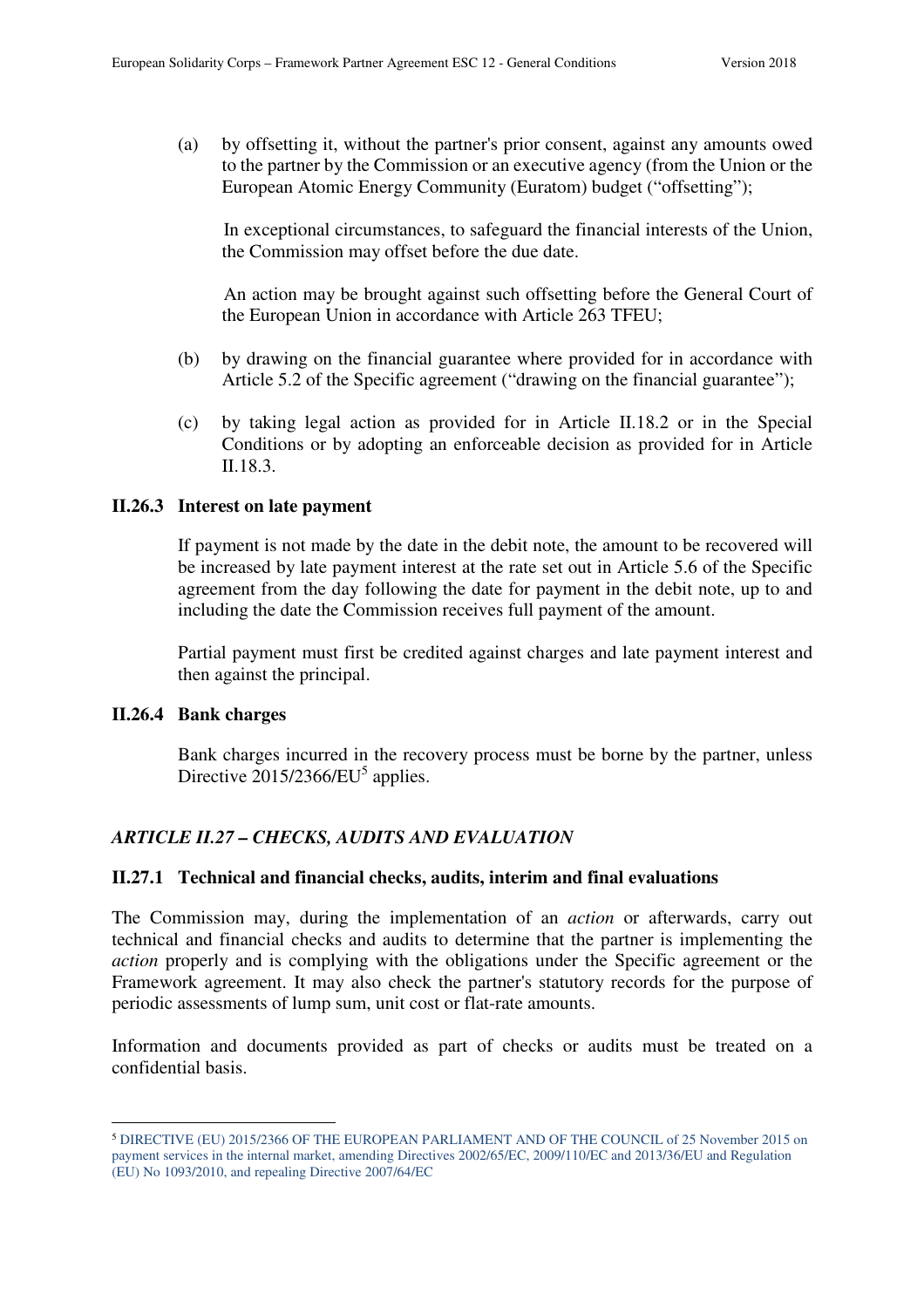In addition, the Commission may carry out an interim or final evaluation of the impact of the *action* measured against the objective of the Union programme concerned.

Commission checks, audits or evaluations may be carried out either directly by the Commission's own staff or by any other outside body authorised to do so on its behalf.

The Commission may initiate such checks, audits or evaluations during the implementation of the Specific agreement and during a period of five years starting from the date of payment of the balance for the action concerned. This period is limited to three years if the *maximum amount of the grant* is not more than EUR 60 000.

The check, audit or evaluation procedures are considered to be initiated on the date of receipt of the letter of the Commission announcing it.

If the audit is carried out on an affiliated entity, the partner must inform that affiliated entity.

# **II.27.2 Duty to keep documents**

The partner must keep all original documents, especially accounting and tax records, stored on any appropriate medium, including digitalised originals when they are authorised by its national law and under the conditions laid down therein, during a period of five years starting from the date of payment of the balance for the action concerned.

This period during which documents must be kept is limited to three years if the *maximum amount of the grant* is not more than EUR 60 000.

The periods set out in the first and second subparagraphs are longer if there are on-going audits, appeals, litigation or pursuit of claims concerning the grant, including in the cases referred to in Article II.27.7. In such cases, the partner must keep the documents until such audits, appeals, litigation or pursuit of claims have been closed.

### **II.27.3 Obligation to provide information**

The partner must provide any information, including information in electronic format, requested by the Commission, or by any other outside body authorised by the Commission.

If the partner does not comply with the obligation set out in the first subparagraph, the Commission may consider:

- (a) any cost insufficiently substantiated by information provided by the partner as ineligible;
- (b) any unit, lump sum or flat-rate contribution insufficiently substantiated by information provided by the partner as undue.

# **II.27.4 On-the-spot visits**

During an on-the-spot visit, the partner must allow Commission staff and outside personnel authorised by the Commission to have access to the sites and premises where the *action*  concerned is or was carried out, and to all the necessary information, including information in electronic format.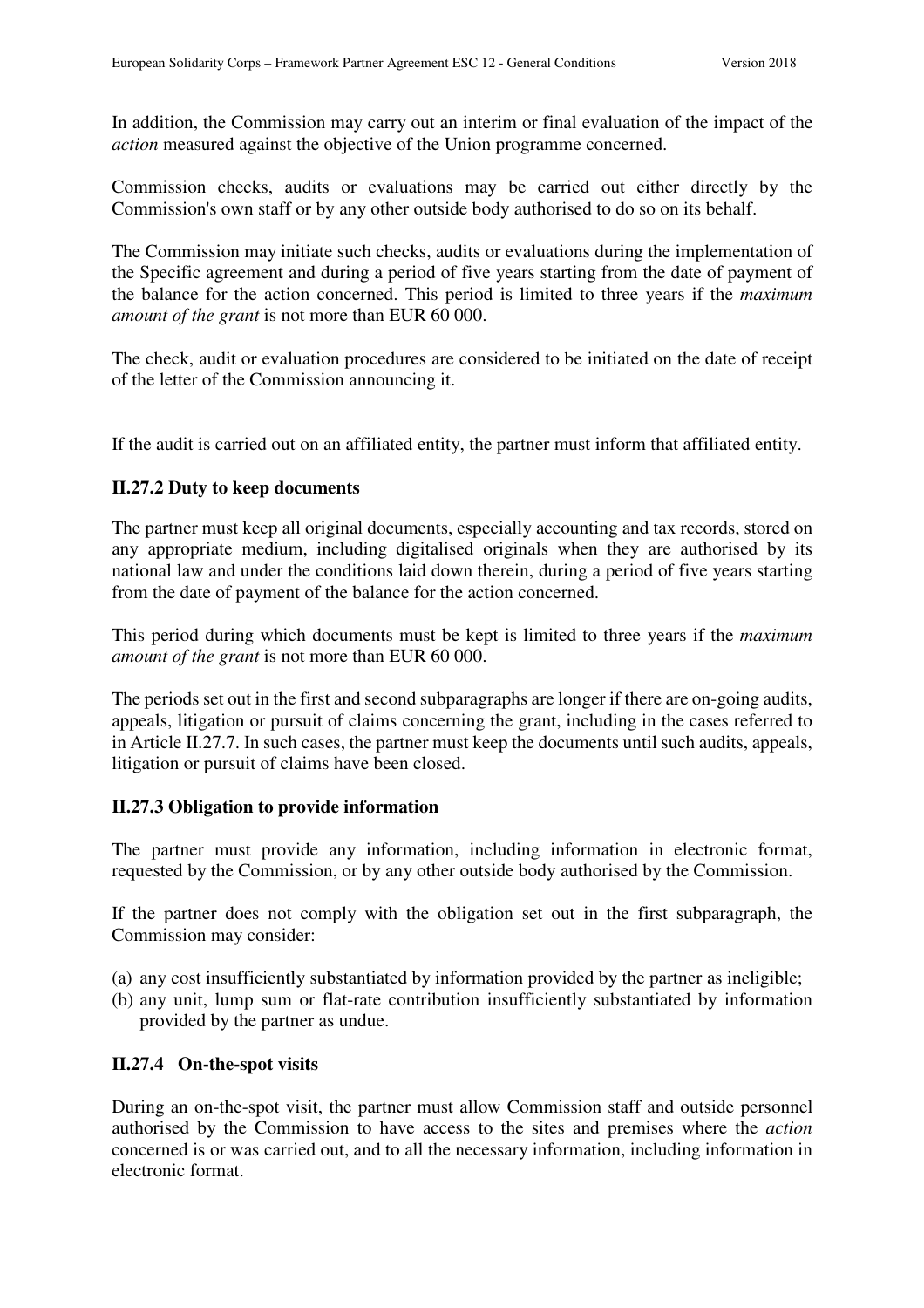The partner must ensure that the information is readily available at the moment of the on-thespot visit and that information requested is handed over in an appropriate form.

If the partner refuses to provide access to the sites, premises and information as required in the first and second subparagraphs, the Commission may consider:

- (a) any cost insufficiently substantiated by information provided by the partner as ineligible;
- (b) any unit, lump sum or flat-rate contribution insufficiently substantiated by information provided by the partner as undue.

# **II.27.5 Contradictory audit procedure**

On the basis of the findings made during the audit, a provisional report ("draft audit report") must be drawn up. It must be sent by the Commission or its authorised representative to the partner, which must have 30 calendar days from the date of receipt to submit observations. The final report ("final audit report") must be sent to the partner within 60 calendar days of expiry of the time limit for submission of observations.

## **II.27.6 Effects of audit findings**

On the basis of the final audit findings, the Commission may take the measures it considers necessary, including recovery of all or part of the payments made by it under the Specific agreement concerned, as provided for in Article II.26.

In the case of final audit findings after the payment of the balance, the amount to be recovered corresponds to the difference between the revised final amount of the specific grant, determined in accordance with Article II.25, and the total amount paid to the partner under the Specific agreement for the implementation of the *action*.

## **II.27.7 Correction of systemic or recurrent errors, irregularities, fraud or breach of obligations**

- **II.27.7.1** The Commission may extend audit findings from other grants to a specific grant awarded under the Framework agreement if:
	- (a) the partner is found to have committed systemic or recurrent errors, *irregularities, fraud* or breach of obligations in other EU or Euratom grants awarded under similar conditions and such errors, *irregularities, fraud* or breach have a material impact on a specific grant awarded under the Framework agreement; and
	- (b) the final audit findings are sent to the partner through a *formal notification*, together with the list of grants affected by the findings within the period referred to in Article II.27.1.

The extension of findings may lead to:

- (a) the rejection of costs as ineligible;
- (b) reduction of the grant as provided for in Article II.25.4;
- (c) recovery of undue amounts as provided for in Article II.26;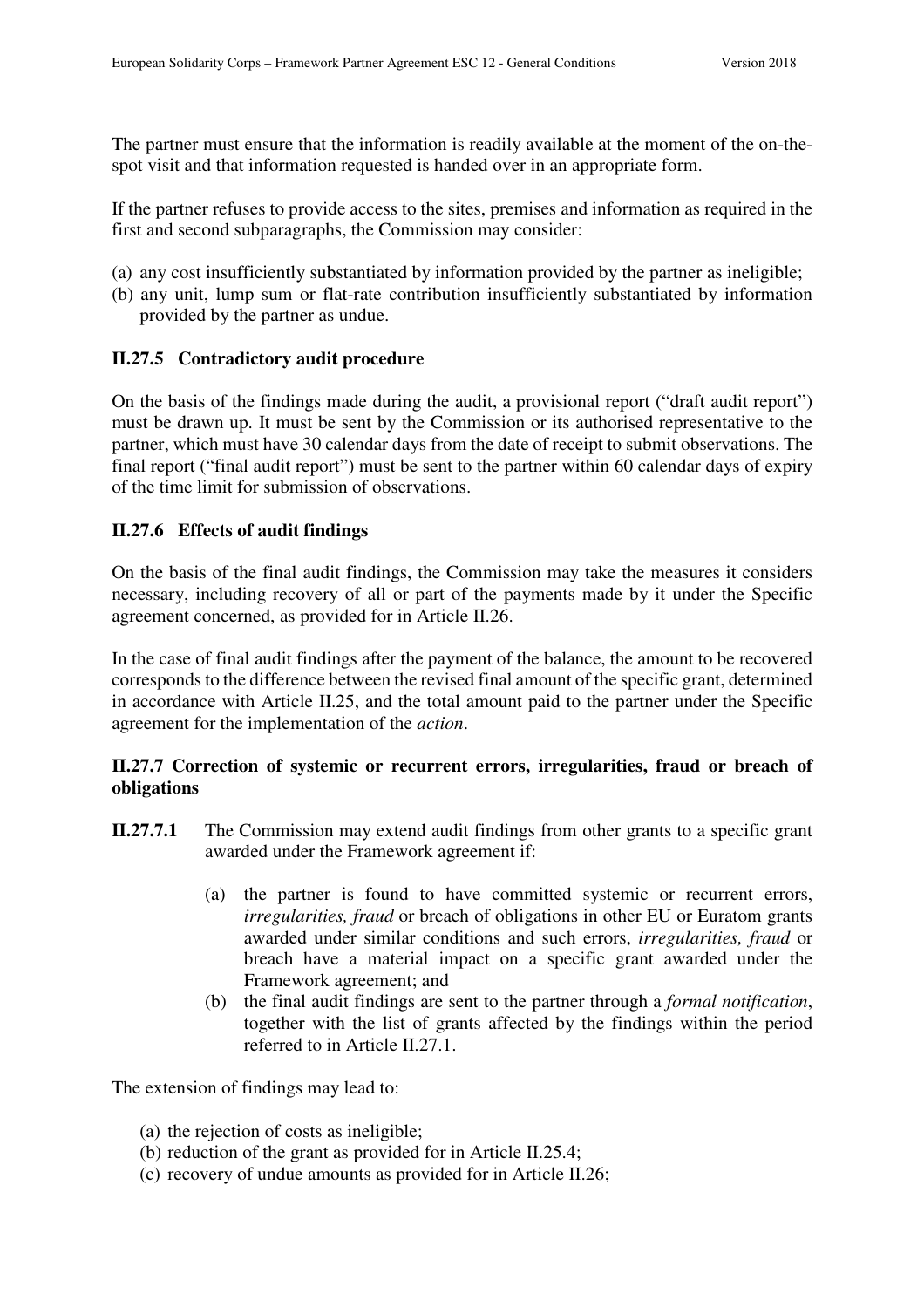- (d) suspension of payments as provided for in Article II.24.1;
- (e) suspension of the *action* implementation as provided for in Article II.16.2;
- (f) termination as provided for in Article II.17.2.

**II.27.7.2** The Commission must send a *formal notification* to the partner informing it of the systemic or recurrent errors and of its intention to extend the audit findings, together with the list of grants affected.

(a) If the findings concern eligibility of costs the procedure is as follows:

**Step 1** — The *formal notification* must include:

- (i) an invitation to submit observations on the list of grants affected by the findings;
- (ii) a request to submit revised financial statements for all grants affected;
- (iii) where possible, the correction rate for extrapolation established by the Commission to calculate the amounts to be rejected on the basis of the systemic or recurrent errors, *irregularities, fraud* or breach of obligations, if the partner:
	- − considers that the submission of revised financial statements is not possible or practicable; or
	- − will not submit revised financial statements.

**Step 2** — The partner has 60 calendar days from when it receives the *formal notification* to submit observations and revised financial statements or to propose a duly substantiated alternative correction method. This period may be extended by the Commission in justified cases.

**Step 3** — If the partner submits revised financial statements that take account of the findings the Commission will determine the amount to be corrected on the basis of those revised statements.

If the partner proposes an alternative correction method and the Commission accepts it, the Commission must send a *formal notification* to the partner informing it:

- (i) that it accepts the alternative method;
- (ii) of the revised eligible costs determined by applying this method.

Otherwise the Commission must send a *formal notification* to the partner informing it:

- (i) that it does not accept the observations or the alternative method proposed;
- (ii) of the revised eligible costs determined by applying the extrapolation method initially notified to the partner.

If the systemic or recurrent errors, *irregularities, fraud* or breach of obligations are found after the payment of the balance, the amount to be recovered corresponds to the difference between:

(i) the revised final amount of the grant, determined in accordance with Article II.25 on the basis of the revised eligible costs declared by the partner and approved by the Commission or on the basis of the revised eligible costs after extrapolation; and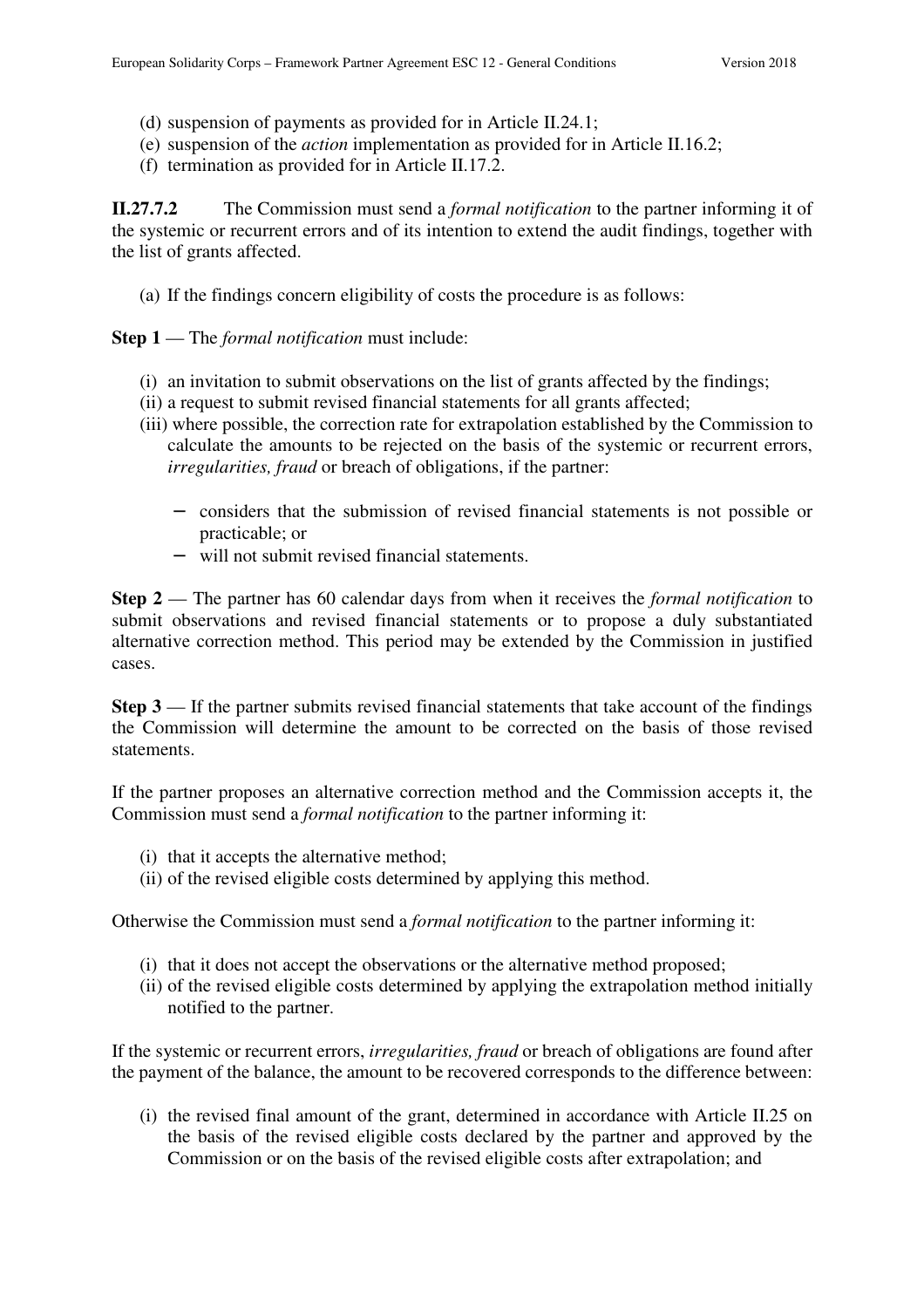(ii) the total amount paid to the partner under the Specific agreement for the implementation of the *action*;

(b) If the findings concern improper implementation or a breach of another obligation the procedure is as follows:

**Step 1** — The *formal notification* must include:

- (i) an invitation to the partner to submit observations on the list of grants affected by the findings and
- (ii) the correction flat rate the Commission intends to apply to the *maximum amount of the grant* or to part of it, according to the principle of proportionality.

**Step 2** — The partner has 60 calendar days from receiving the *formal notification* to submit observations or to propose a duly substantiated alternative flat-rate.

**Step 3** — If the Commission accepts the alternative flat rate proposed by the partner, it must send a *formal notification* to the partner informing it:

- (i) that it accepts the alternative flat-rate;
- (ii) of the corrected grant amount by applying this flat rate.

Otherwise the Commission must send a *formal notification* to the partner informing it:

- (i) that it does not accept the observations or the alternative flat rate proposed;
- (ii) of the corrected grant amount by applying the flat rate initially notified to the partner.

If the systemic or recurrent errors, *irregularities*, *fraud* or breach of obligations are found after the payment of the balance, the amount to be recovered corresponds to the difference between:

- (i) the revised final amount of the grant after flat-rate correction; and
- (ii) the total amount paid to the partner under the Specific agreement for the implementation of the *action*.

### **II.27.8 Checks and inspections by OLAF**

 $\overline{a}$ 

The European Anti-Fraud Office (OLAF) has the same rights as the Commission, particularly the right of access, for the purpose of checks and investigations.

Under Council Regulation (Euratom, EC) No 2185/96<sup>6</sup> and Regulation (EU, Euratom) No 883/2013<sup>7</sup> OLAF may also carry out on-the-spot checks and inspections in accordance with the procedures laid down by Union law for the protection of the financial interests of the Union against *fraud* and other *irregularities*.

<sup>6</sup> Council Regulation (Euratom, EC) No 2185/96 of 11 November 1996 concerning on-the-spot checks and inspections carried out by the Commission in order to protect the European Communities' financial interests against fraud and other irregularities. 7 Regulation (EU, Euratom) No 883/2013 of the European Parliament and of the Council of 11 September 2013 concerning investigations conducted by the European Anti-Fraud Office (OLAF).